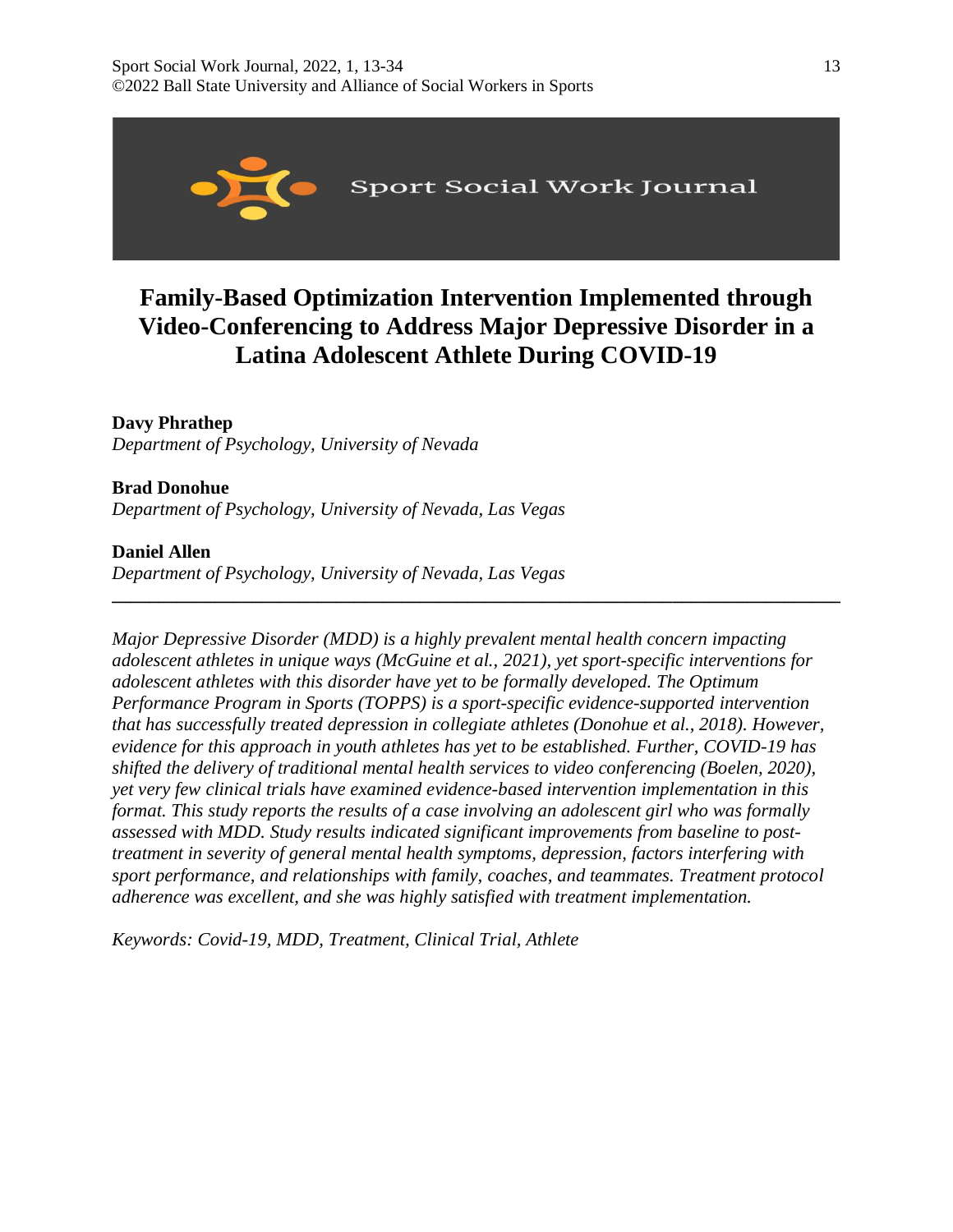Major Depressive Disorder (MDD) is a mood disorder characterized by persistent feelings of sadness and loss of interest in activities (American Psychiatric Association, 2013). The Centers for Disease Control and Prevention (2018) reported that Latina adolescents' evidence higher rates of depressive symptoms than non-Latina White and non-Latina Black adolescent girls in the United States. These high rates of depressive symptoms among Latina adolescents are associated with severe health consequences, particularly suicidality (Edmonds et al., 2021). Despite having high rates of depressive symptoms, Latina adolescents are less likely to receive treatment for depression than their White peers (Stafford et al*.*, 2019). Evidence-based therapies exist to treat adolescent depression, such as Cognitive-Behavioral Therapy, Interpersonal Psychotherapy, and antidepressant medications (see review by [Lewandowski](https://journals.sagepub.com/doi/full/10.1177/1049732319831043?casa_token=gpoExZ_T1gMAAAAA%253APSNT1KdjRmvoL_FvXSuK3ftZVf_SCt2InIywfzIpyyqRdQavkS1YQft5A4VfSLuPR7tuo1zut9xCYg) et al., [2013\)](https://journals.sagepub.com/doi/full/10.1177/1049732319831043?casa_token=gpoExZ_T1gMAAAAA%253APSNT1KdjRmvoL_FvXSuK3ftZVf_SCt2InIywfzIpyyqRdQavkS1YQft5A4VfSLuPR7tuo1zut9xCYg). Still, very few behavioral treatments have been modified to address psychological conditions in Latina adolescents (Benuto et al., 2019; Hooper et al*.*, 2016). Latina adolescents live within a unique socio-cultural environment that affects their mental health (Davidson et al., 2015). For example, Latina families' household inclusion of both immediate and extended family (familism) has been found to enhance health-related behaviors in Latina adolescents (Perez & Cruess, 2011). Therefore, it is recommended that family and other social supports are integrated into services to help engage Latina adolescents into mental health treatments (Gopalan et al., 2010). Ultimately, it is imperative to develop mental health services that meet the needs of this population (Chu et al., 2016).

# **Need to Adapt Behavioral Interventions to be Sport-Specific in Latina Adolescent Athletes**

While there are currently less Latina adolescents participating in organized sports compared to girls from other ethno-racial groups, the number of Latina adolescents participating in high school sports have increased about ten percent since 2015 (Centers for Disease Control and Prevention, 2020; Sabo & Veliz [2008\)](https://www.tandfonline.com/doi/full/10.1080/02732173.2020.1850378?casa_token=a_XutNIuJz0AAAAA%253AyJmRZvWAGrnVkSYAhOxWvX6hgcHenbctRbpEoJdYkm0ZNCyyRLvqgyU1vstQyQwa-NqrQ1-ApAwrTA). Additionally, these Latina adolescents who participate in sports have shown to greatly value their identity as athletes (McGovern, 2021). Therefore, effective integration of sport into mental health interventions may be an effective method of reducing healthcare disparities in Latina adolescents, especially those from lowincome households (McGovern, 2021; Fraser-Thomas & Côté, 2006)

While there are many benefits of sport participation, there are stressors associated with competitive sports for adolescent athletes (Goyen & Anshel, 1998), including pressure to perform, conflicts with coaches or opponents, fear of injury, making errors, and poor coachathlete relationships (Holt et al., 2005). Appreciation for the importance of addressing mental health symptomology through enhanced recognition and amelioration of sport-specific stressors using evidence supported intervention is growing (Breslin et al., 2017; Donohue & Phrathep, 2020; Tamminen & Holt, 2012). Specific to Latina athletes, negative gender and racial stereotypes have been found to exacerbate stressors associated with sport participation (McGovern, 2021). For example, Lopez (2018) showed that Latina adolescents participating in sports face gender and race-based teasing that heightened their experience of insecurity and selfconsciousness. Therefore, there is a great need to develop and evaluate sport-specific mental health interventions for Latina adolescent athletes.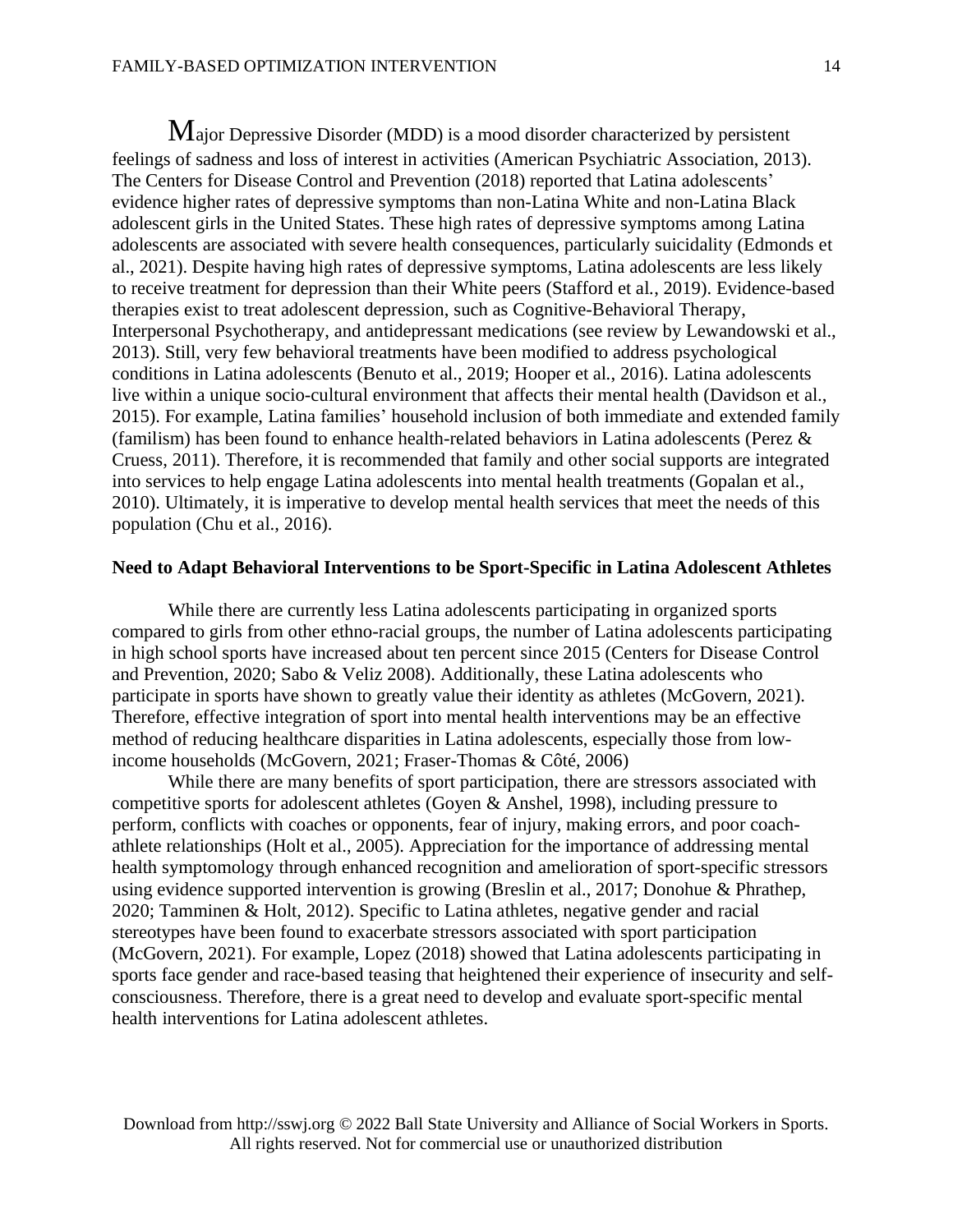There is one published case study evaluating the effects of a strengths-based Cognitive Behavioral Therapy (CBT) treatment approach with a collegiate athlete evidencing depression (Gabana, 2017). Although no formal outcome measures were included, Gabana (2017) indicated that the strengths-based CBT approach allowed the client to discover her strengths, challenge negative beliefs, and form more adaptive behavioral patterns and coping mechanisms to address her depression. Another study evaluated the effects of a Rational Digital Storytelling intervention for depression among adolescent athletes with special educational needs (Ofoegbu, 2020). Rational Digital Storytelling aims to help decrease clients' dysfunctional beliefs, unhealthy emotions, and problem behaviors by teaching them rational alternative beliefs to facilitate functional beliefs, healthy emotions, and adaptive behaviors through storytelling (Ofoegbu, 2020). Post-test and follow-up scores indicated that the Rational Digital Storytelling intervention had a significant reduction on the adolescent athletes' depression outcomes compared to a control group. The cognitive and behavioral components of these behaviors appear to address depressive symptoms in athletes effectively, however, these interventions were not adapted to be sport-specific, which is important for engagement, receptivity, and effectiveness in athletes (Geidne et al., 2013).

Adolescent athletes who evidence MDD are presumed to be more interested in behavioral intervention when it addresses sports performance than traditional applications (Schinke et al., 2017). Such adjustments are hypothesized to establish stronger connections between new information and encourage greater interest in practicing therapeutic skill sets in a real-world context (Brewin, 1989). The Optimum Performance Program in Sports (TOPPS) is a sportspecific intervention that was formally adapted from Family Behavioral Therapy (FBT; Azrin et al., 1994), evidence supported treatment for substance use, to concurrently address sport performance and mental health in athletes (Donohue et al., 2021). TOPPS focuses on performance optimization in both sport and life outside of sport, with athletes determining personal goals and practice scenarios to review during skills training (Donohue et al., 2018). An important feature of TOPPS is the inclusion of significant others (e.g., peers, family**,** coaches, and teammates) as they help athletes by sharing insights, developing goals, modelling skills, and reinforcing optimal thoughts and behaviors. TOPPS has demonstrated significant improvements in collegiate athletes' relationships, interferences with sports performance, and problems associated with mental health symptomology up to eight months post-intervention in clinical trials (Chow et al*.*, 2015; Donohue et al., 2020; Donohue et al*.*, 2015; Galante et al.*.,* 2017; Gavrilova et al., 2016; Pitts et al., 2015), and in one controlled trial particularly as mental health diagnostic severity increased (Donohue et al., 2018). Additionally, in an uncontrolled case trial and controlled case trial involving an Asian-American female adolescent athlete diagnosed with social anxiety disorder and a low-SES white male adolescent athlete diagnosed with attentiondeficit hyperactivity disorder and oppositional defiant disorder, respectively, an adaptation of this intervention was determined to lead to similar improvements up to one-month follow-up (Donohue et al*.*, 2021; Phrathep et al*.*, 2021). The results of these studies suggest TOPPS may be efficacious in treating MDD in adolescents from marginalized populations. Indeed, it is important to note that social workers are especially capable of implementing and advocating TOPPS through education, research and policy development, and in doing so promote the wellbeing of athletes from marginalized backgrounds, such as Latina adolescent athletes (Gill et al., 2017; Moore et al., 2018; Newman et al., 2021).

The cancellation of athletic seasons and fear of contracting COVID-19 have negatively affected the psychological well-being of youth athletes (Sanderson & Brown, 2020). Further,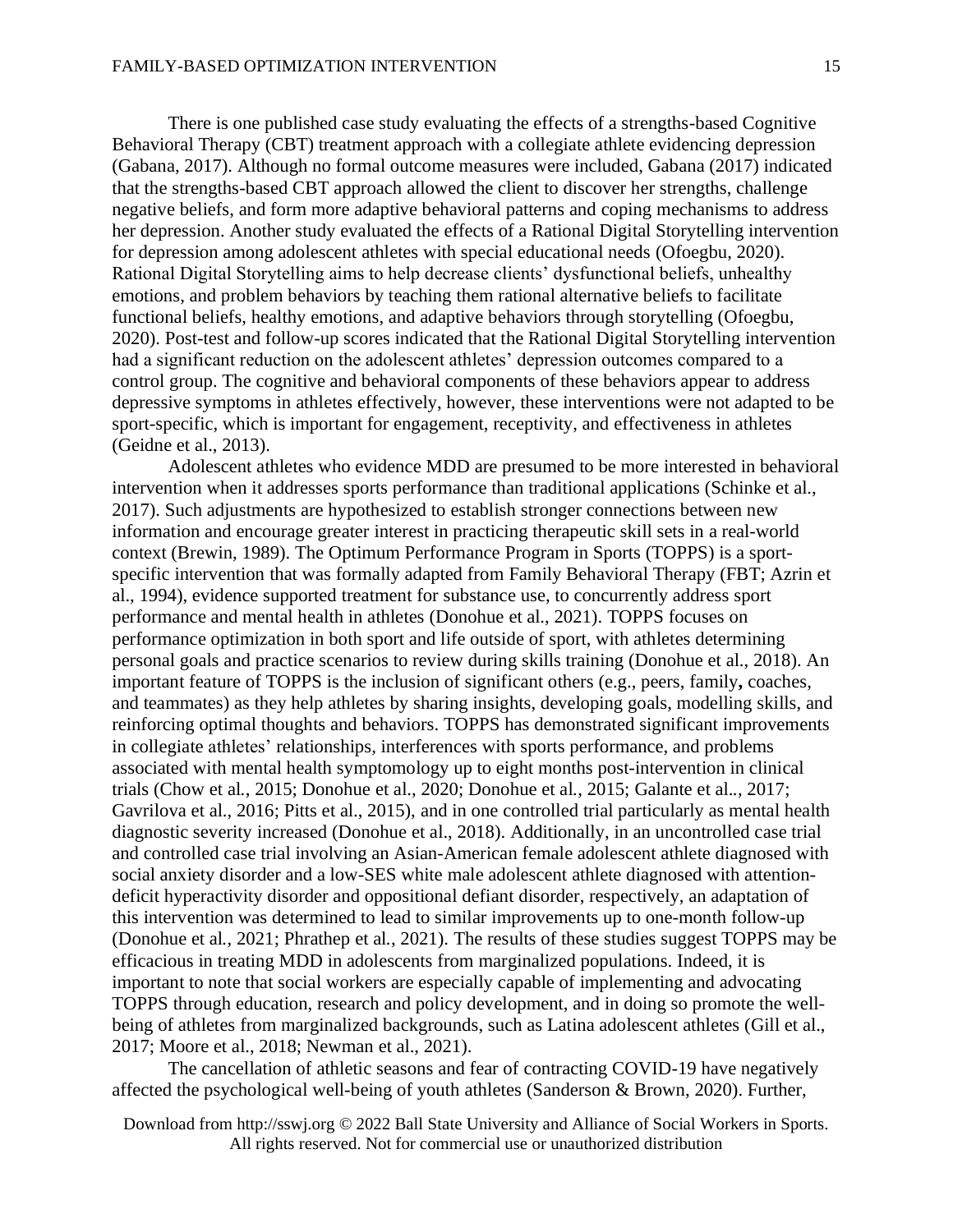COVID-19 has also impacted the delivery of traditional mental health services to be adapted to telehealth modalities (Pfender, 2020). Consequently, mental health providers must be mindful of the unique stressors that consumers experience due to COVID-19 while implementing psychologically based interventions safely (Zhou *et al*., 2020). Zoom is a video-conferencing software that has been widely used by mental health providers and has shown to be efficacious in delivering behavioral therapies (Boelen et al., 2020). In addition, its integration into TOPPS implementation has been indicated previously (Donohue et al*.,* 2016; Phrathep et al*.,* 2021).

The present study aims to assess the efficacy of TOPPS in a Latina adolescent athlete evidencing MDD. Dependent measures focus on psychiatric symptoms, factors that have been found to impact the sport performance of this youth directly, and relationships with significant others.

# **Case Introduction**

Vanessa (not her real name) is a 15-year-old Mexican-American volleyball player who presented to the TOPPS program because she was interested in improving her sports performance. At the time of the referral, Vanessa was in the off-season and recovering from an ankle injury. She said she desired to play collegiate volleyball.

### **Presenting Complaints**

During the intake assessment, Vanessa reported low motivation, low self-esteem, and stress regarding recovering from an ankle injury. She expressed how these concerns affected her ability to recover from mistakes and errors in both school and sports, inherently adversely affecting her mood and self-efficacy. Vanessa and her mother described her low self-confidence as prevalent before competitions and affecting her mood during and after performances.

# **Assessment Measures and Pre-Intervention Assessment Results**

Prior to receiving treatment, a comprehensive assessment was conducted that assessed client demographics, mental health symptoms, factors interfering with her sport performance, and diagnoses. A comprehensive battery of assessment measures was administered by a trained assessor one week before intervention (baseline), and 4- and 5-months post-baseline. This comprehensive assessment was designed to evaluate the efficacy of TOPPS with adolescent athletes. In typical clinical settings, providers can modify the assessment to expedite its implementation and outcome tracking (e.g., using one mental health measure and one sport performance measure). The comprehensive battery included both primary outcome measures and secondary measures, where the primary outcome measures were evaluated using the reliable change index (RCI; Jacobson & Truax, 1991) and secondary measures were evaluated using eyeballing (Byrne, 2017). Eyeballing is completed by reviewing the raw data and determining if the post-test and follow-up scores for the selected measures appear to demonstrate significant improvement from baseline based on clinical experience.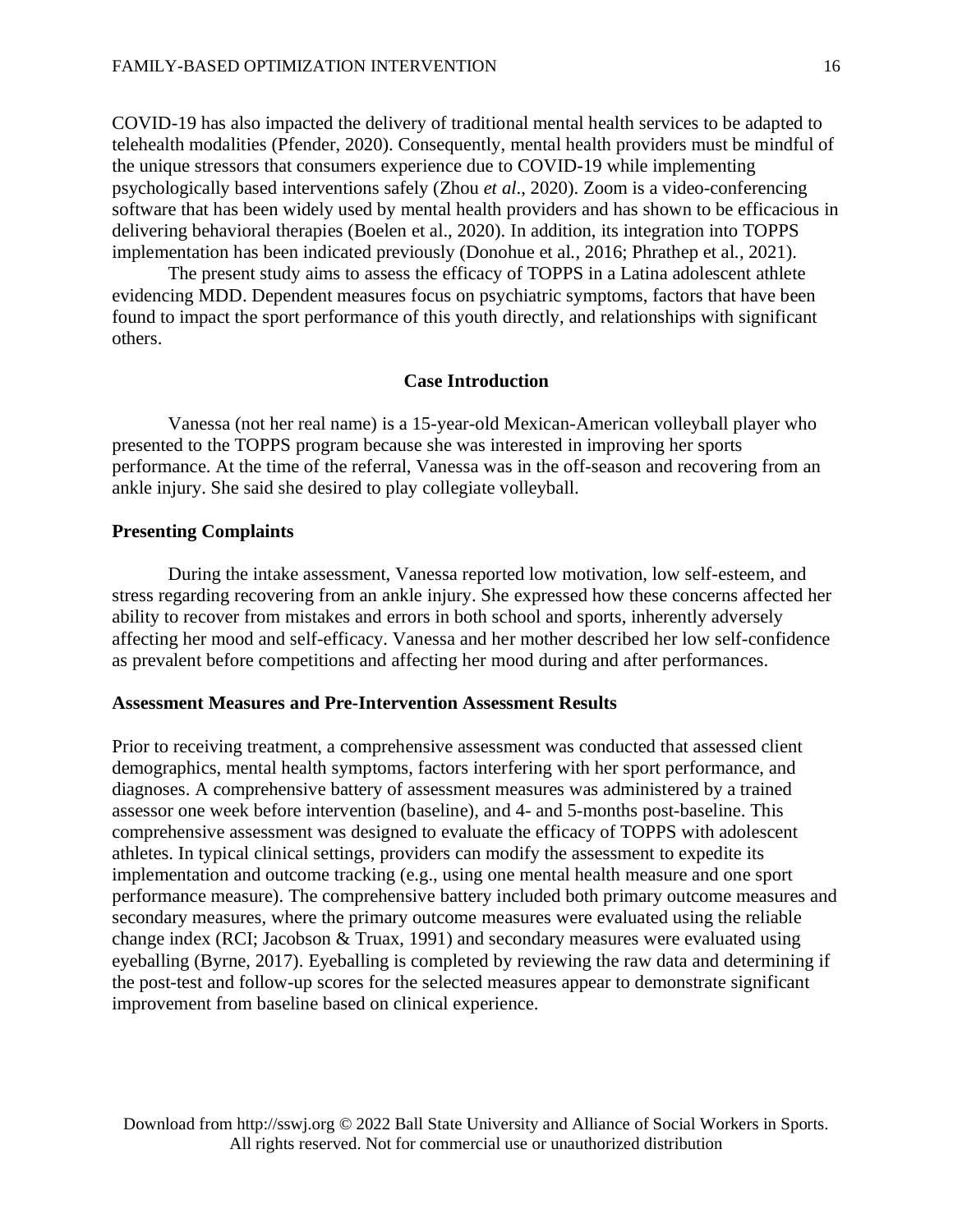# **Primary Outcome Measures:**

*Kiddie – Schedule for Affective Disorders and Schizophrenia for School-Aged Children 6 to 18 years old DSM-5 (K-SADS) (Kaufman et al., 2000).* This semi-structured interview assessed psychiatric symptoms consistent with the Diagnostic and Statistical Manual of Mental Disorders (5th ed). Inter-rater agreement of the K-SADS with similar measures is high (range: 93% to 100%). The KSADS also has demonstrated high test-retest reliability and concurrent validity (Kaufman et al*.,* 1997). Vanessa's results on the KSADS indicated that she met DSM-5 criteria for MDD.

*The Symptoms Check-List-90-Revised (SCL-90-R) (Derogatis, 1986).* This 90-item measure is a widely utilized scale for general psychiatric symptoms and has been normed on adolescent populations and has demonstrated acceptable internal consistency and test-retest reliability (Preti et al*.*, 2019). The SCL-90-R revealed that Vanessa scored above clinical thresholds on two dimensions of mental health symptomology (i.e., Obsessive-Compulsive, Interpersonal Sensitivity) and demonstrated Borderline Clinical levels on Phobic Anxiety, Depression, Somatization, Psychoticism, and the Global Severity Index.

*Sport Interference Checklist (SIC) (Donohue, Silver, et al., 2007).* This 40-item measure includes three inventories used to assess factors that have been indicated to interfere with sport training (Problems in Sport Training Scale; PSTS), sport competition (Problems in Sport Competition Scale; PSCS), and life outside of sports (Problems with Life Outside of Sports; PLOS). The SIC has demonstrated excellent factor structure, internal consistency and convergent validity (Donohue et al*.*, 2007), and has predicted psychiatric symptom severity (Donohue et al., 2019), in collegiate athletes. Vanessa demonstrated elevations on the Thoughts and Stress and Team Relationships subscales on the SIC in both Training and Competition. In contrast, her Team Relationships and Motivation subscale scores reflected relative strengths

#### **Secondary Measures:**

*Time-Line Follow-Back interview (TLFB) (Sobell et al., 1996).* This assessment measure uses a calendar with pre-recorded anchor points (e.g., birthdays, special events) to assist retroactive reports of alcohol, non-prescribed drug use frequency, and frequency of days attending school and sport practice. The TLFB has demonstrated test-retest reliability and concurrent validity (Donohue et al*.*, 2004). Vanessa did not report any drug or alcohol use on the TLFB.

*Youth Self Report 11-18 (YSR) (Achenbach, 1991).* This 112-item measure assesses adolescents' competencies and problem behaviors. The Externalizing and Internalizing Behavior Problem scales will be used in the current study. The YSR has demonstrated acceptable internal consistency, test-retest reliability, and content validity (Achenbach & Rescorla, 2001). Vanessa's YSR scores demonstrated elevations in internalizing problems, withdrawn/depressed, anxious/depressed, and affective problems.

*Beck Depression Inventory-II (BDI-II) (Beck et al., 1996).* This 21-item measure is one of the most widely used methods of assessing depressive symptoms. In addition, the BDI-II has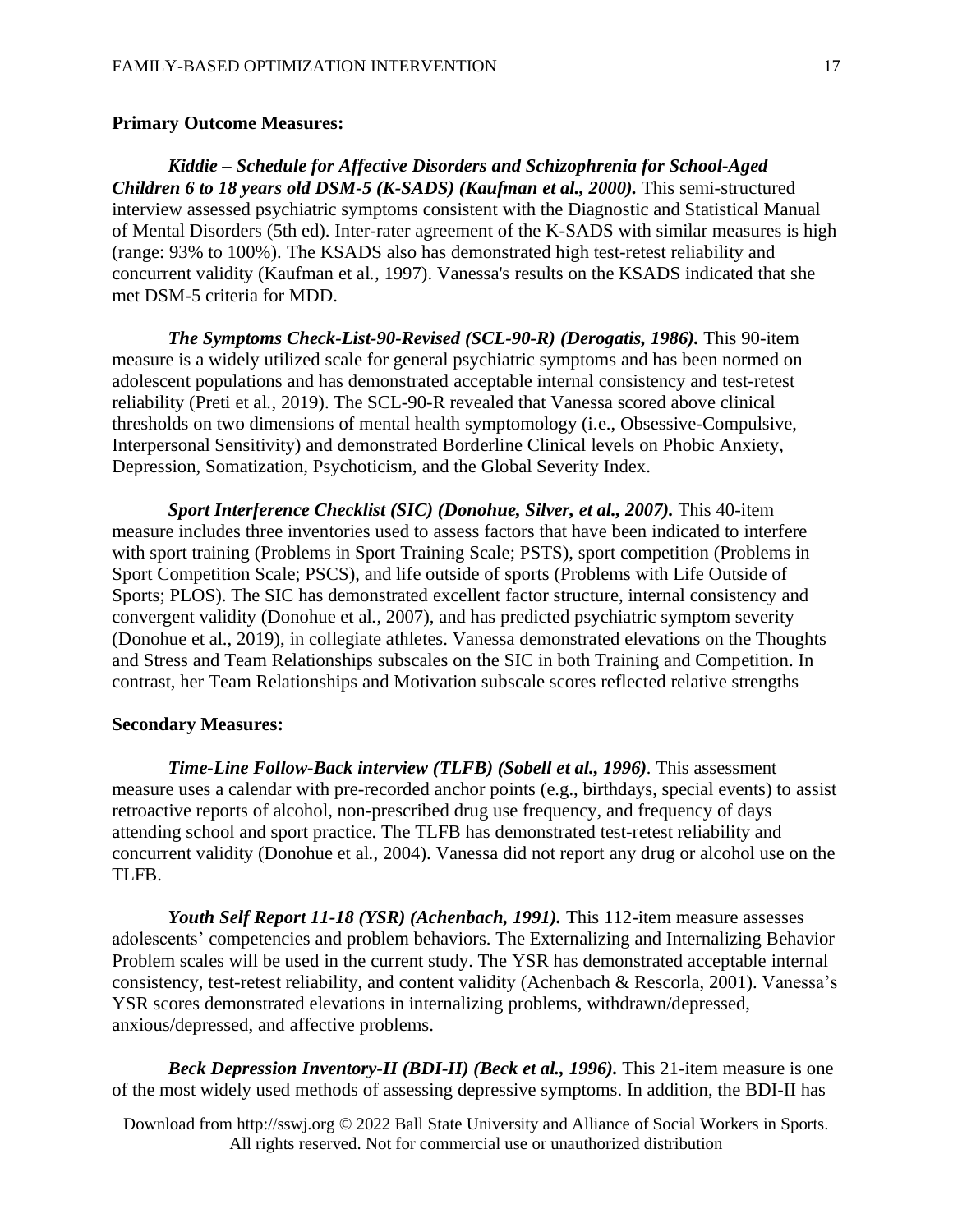demonstrated high internal consistency, test-retest reliability, and concurrent validity (Wang & Gorenstein, 2013). Vanessa's BDI-II total score was 34, suggesting severe depressive symptoms.

*Student-Athlete Relationship Instrument (SARI) (Donohue et al., 2007).* This 63-item measure assesses sport-specific problems in relationships with Family, Coaches, Teammates, and Peers. The SARI has demonstrated high internal consistency and criterion-related validity (Donohue et al., 2007), and reliably predicts mental health symptom severity in collegiate athletes (Hussey et al., 2019).

*Overall Happiness with Family, Coaches, Teammates and Peers (Donohue et al.* 2007). This 4-item measure utilizes a 0 to 100 scale of happiness ( $0 =$  completely unhappy, 100 = completely happy). Items assess overall happiness in four relationships, e.g., coaches, teammates, family, and peers; these scales have demonstrated acceptable criterion-related validity (Hussey et al., 2019). See Table 2 for Vanessa's overall happiness ratings with her family, coaches, teammates, and peers.

*Client Satisfaction Questionnaire-8. (CSQ-8) (Larsen et al., 1979).* This 8-item (4-point scale) self-report questionnaire evaluates the quality of services received and has demonstrated high internal consistency and concurrent validity (Kelly et al*.*, 2017). The CSQ-8 was implemented after the intervention and Vanessa reported total score of 32.

*Child and Adolescent Services Assessment (CASA) (Ascher et al., 1996).* This semistructured interview assesses mental health service utilization, opinions about mental health services, and access/barriers to mental health services. The CASA was administered at baseline. The CASA has demonstrated high interrater reliability for items and (Schwartz et al*.*, 2019) and concurrent validity in studies comparing CASA data to mental health centers' management information systems. No concerns were indicated by Vanessa or her mother regarding engaging in mental health services.

*Suicide Probability Scale (SPS) (Cull & Gill, 1982).* This measure assesses suicidal risk/ideation. The SPS has demonstrated acceptable internal consistency (Eltz et al*.*, 2006) and has established predictive validity in suicidal attempts and self-destructive behavior (Larzelere et al*.*, 1996). Vanessa reported a probability score of 21, which met the cutoff for safety concerns.

#### **Case Conceptualization**

At the time of intake, Vanessa was living with her father, mother, and younger brother. Her older adult brother had just moved out for college, where he played a sport at the collegiate level. Her father was employed as a skilled laborer, and her mother was an administrative assistant at a government office.

Vanessa's mother described her family culture as hardworking, connected, and disciplined. Growing up with a younger and older brother, Vanessa expressed experiencing gender-based teasing that negatively affected how she initially perceived her abilities in sports. She reported this bantering as well as constructive criticism from her mother after practices and games when she performed poorly helped to motivate her to work hard and ultimately match the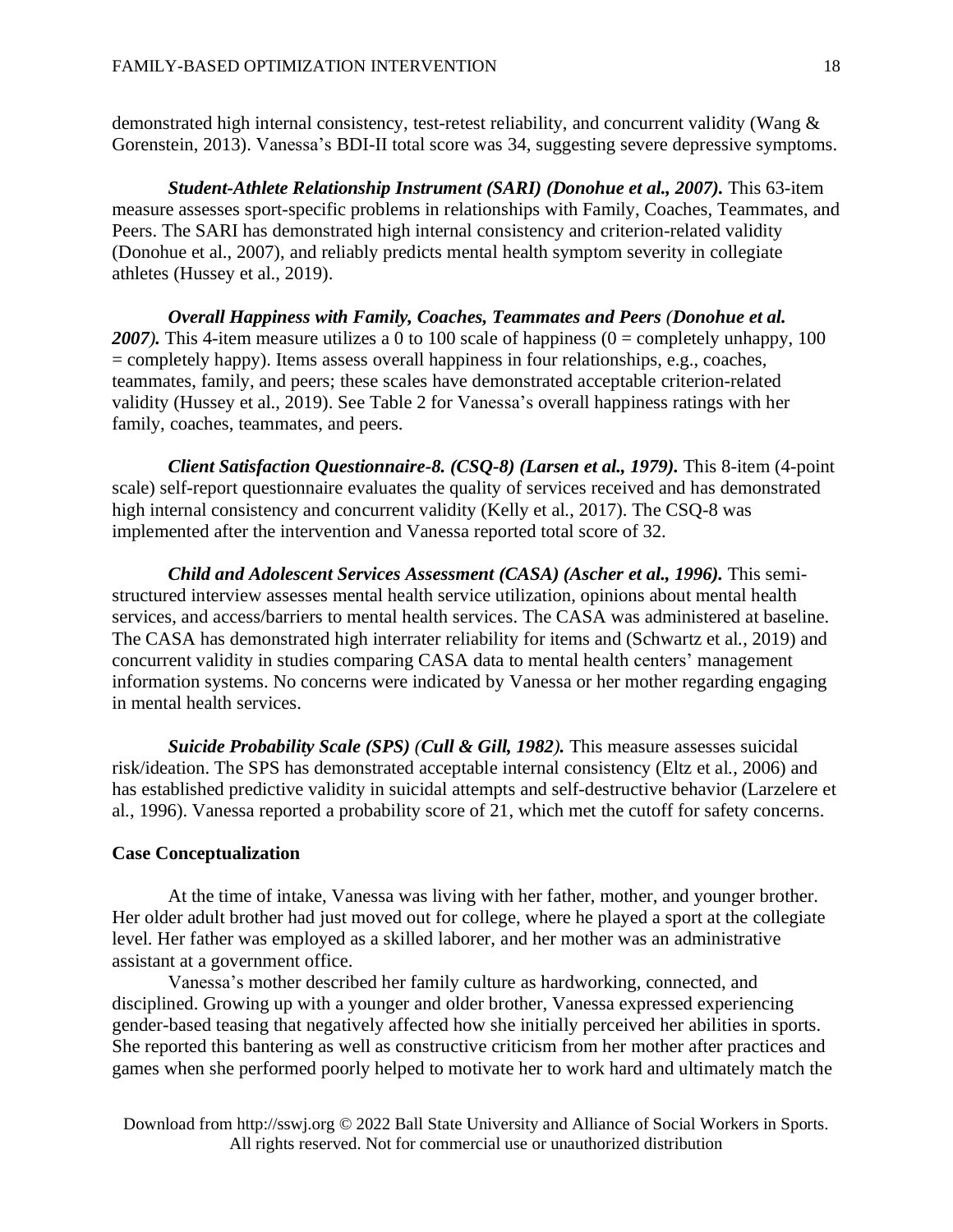achievements of her brothers in both sports and school. However, these experiences were also reported to be associated with derogatory self-statements and anxiety.

Vanessa's experience of low self-esteem, confidence, and motivation after her ankle injury was conceptualized to be impacting her thinking patterns maladaptively (e.g., "I'm not good enough," "need" and "should" statements, "I'm letting others down,"). She also expressed maladaptive behaviors, including poor time management, procrastination, decreased engagement in pleasurable activities. Physically, she expressed low energy, sleeping less, and increased appetite. Lastly, a month before treatment, Vanessa described her depressive symptoms intensifying after learning about the recent passing of her uncle with whom she had a close relationship. Vanessa's severity of her depressive symptoms contributed to thoughts of wanting to die (she did not have any plan or intent to harm herself).

Vanessa's negative self-appraisal and expectation of punishment were reported to affect her sport performance. She expressed a lack of confidence, difficulty recovering after making mistakes, and hesitancy in asking for help from her coach. While she expressed doing well academically, Vanessa experienced increased pressure to maintain her academic performance due to challenges with time management, low motivation, and comparing herself to others. These problems resulted in her lacking reinforcement opportunities specific to social attention.

Remediation was thus aimed at improving Vanessa's automatic negative thoughts and maladaptive behaviors through cognitive and behavioral skills (e.g., objective thinking, positive outlook, focusing on the task at hand rather than outcomes, thought stopping, solution generation, positive imagery, scheduling pleasant activities with others, perspective-taking, social skills training, recognition of antecedent triggers to undesired behavior). Performance planning also involved teaching her supportive others to reinforce desired behaviors while ignoring undesired ones and generating potential solutions to problems. Given the importance of family connectedness in Mexican American families, supportive other involvement was conceptualized to be important in helping Vanessa achieve reinforcement, which was particularly important due to isolation from classmates due to COVID-19.

### **Intervention Components**

The protocols used for TOPPS with college athletes has undergone adaptations to fit the experience of adolescent athletes (Donohue et al., 2021; Phrathep et al., 2021). The intervention principles, therapeutic style, and overarching procedures implemented in this case study were consistent with those used in Donohue *et al*. (2021). The TOPPS program consists of 10 different intervention components that are designed to optimize sport, relational, and mental well-being, among other things. The TOPPS intervention starts with a planning session where athletes and their significant others rank the intervention components based on their perceived need to each component's perceived desirability. See Table 3 to see the descriptions and order of priority that Vanessa and her mother ranked the TOPPS intervention components.

#### **Intervention Integrity**

To ensure implementation integrity, several strategies were employed, including documentation of techniques used during each session, the participant's ratings of engagement and progress towards personal and programmatic goals; ongoing clinical supervision by a licensed psychologist (i.e., review of audio-recordings, corrective feedback); structured agendas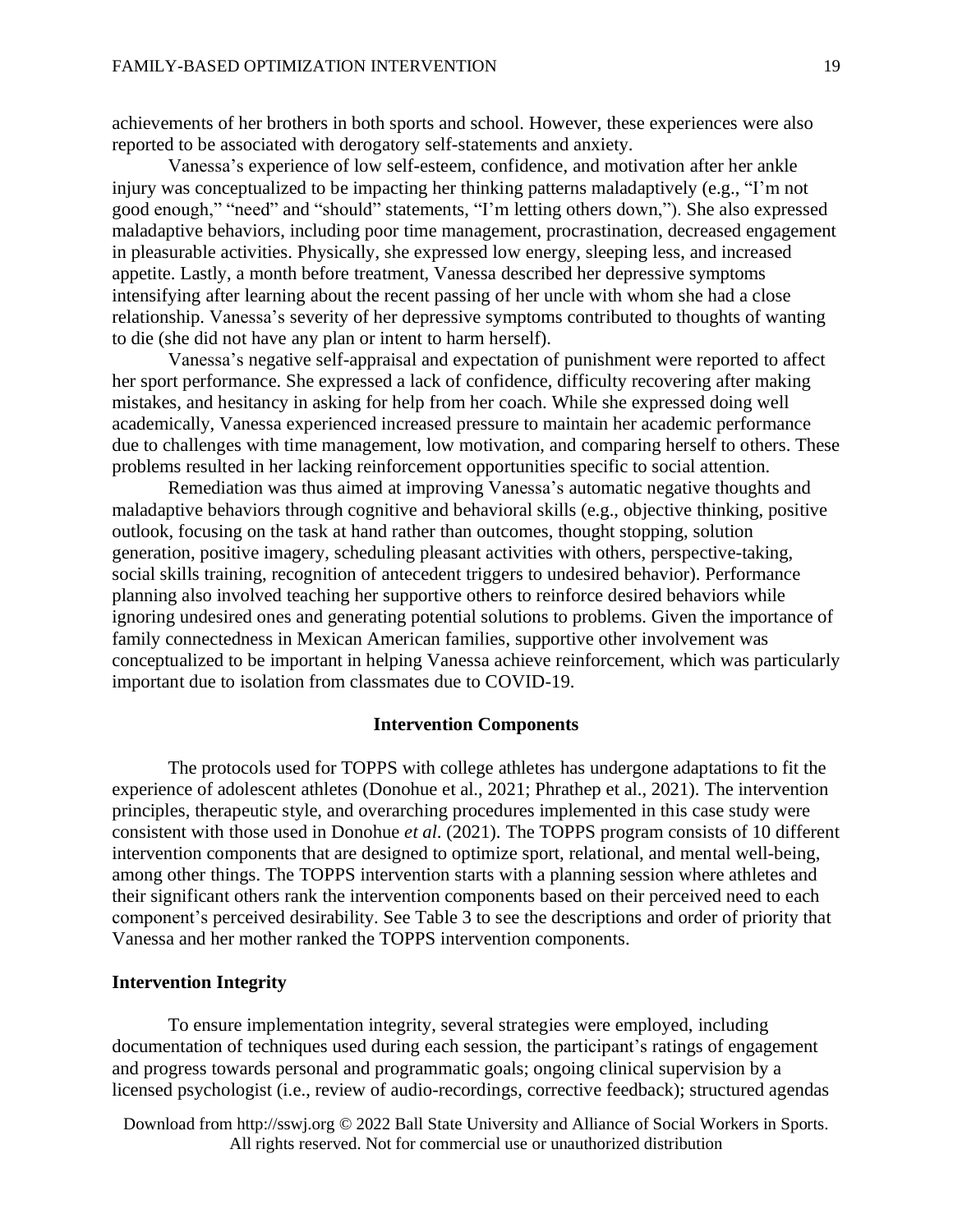and detailed protocol checklists to guide intervention and measure protocol adherence; reviews of audio recordings by independent raters to evaluate protocol adherence and measure inter-rater reliability; and the participant's ratings of helpfulness with each intervention component during each session.

Intervention integrity scores were calculated in a two-step process:

- 1. The overall percentages of intervention protocol steps completed as per the provider's self-report was computed, thus serving as validity estimates for protocol adherence.
- 2. Ten percent of the session audiotapes rated by the provider for intervention completion were randomly selected and reviewed by independent raters. Inter-rater agreement was computed by adding the number of steps agreed upon by the provider and independent rater and dividing this result by the number of steps agreed upon and disagreed upon by the provider and independent rater and multiplied by 100. Seventy percent protocol adherence and inter-rater agreement is considered satisfactory.

*Protocol Adherence.* The overall protocol adherence across 12 sessions was 98.01% (SD  $= 4.26\%$ , *range*  $= 88-100\%$ ), according to the provider. Inter-rater agreement between the provider and independent rater was 96.88% (*range* = 87.5-100%). Thus, the intervention components in this study were implemented with high reliability.

*Consumer Satisfaction and Engagement Ratings.* Following completion of TOPPS, Vanessa reported high satisfaction with the intervention components, as indicated by the Athlete Helpfulness Rating Scale with an average score of 6.82 (*SD* = .41). The provider rated Vanessa's engagement with each intervention component (based on attendance/promptness, participation, conduct, and home assignment completion) 96.36% optimal. She also reported high satisfaction with the services received, as indicated by the CSQ-8 with a total score of 32. Vanessa attended 100% of the scheduled meetings

# **Course of Treatment and Assessment of Progress**

Vanessa completed 12 one-hour meetings. Vanessa involved multiple significant others in her meetings, including her mother, aunts, uncle, coach, and father. The following sections provide summaries of each performance meeting including who was involved.

**Performance Orientation (Meeting 1; Vanessa, mother).** During Meeting 1, a standardized Program Orientation was conducted to provide an overview of the program, discuss expectations, and gather information regarding the referral. Vanessa and her mother also discussed potential significant others to be involved in future sessions (e.g., her coach, aunts and uncle, and father). The Performance Timeline intervention component was subsequently implemented to build treatment engagement and teach Vanessa to identify antecedents and consequences that maintain undesired behavior. In this intervention, a sport performance scenario was identified (missing a strike during competition), and a functional analysis was performed to identify factors occurring before and after making a mistake. Relevant to antecedents, she determined anxiety symptoms were strong and her motivation was low immediately before she reached to strike the ball. The provider taught her diaphragmatic breathing to apply when anxiety symptoms (i.e., increased heart rate) were recognized. Vanessa, her mother, and the provider generated goals from the Performance Timeline, such as focusing on the task at hand, diaphragmatic breathing, and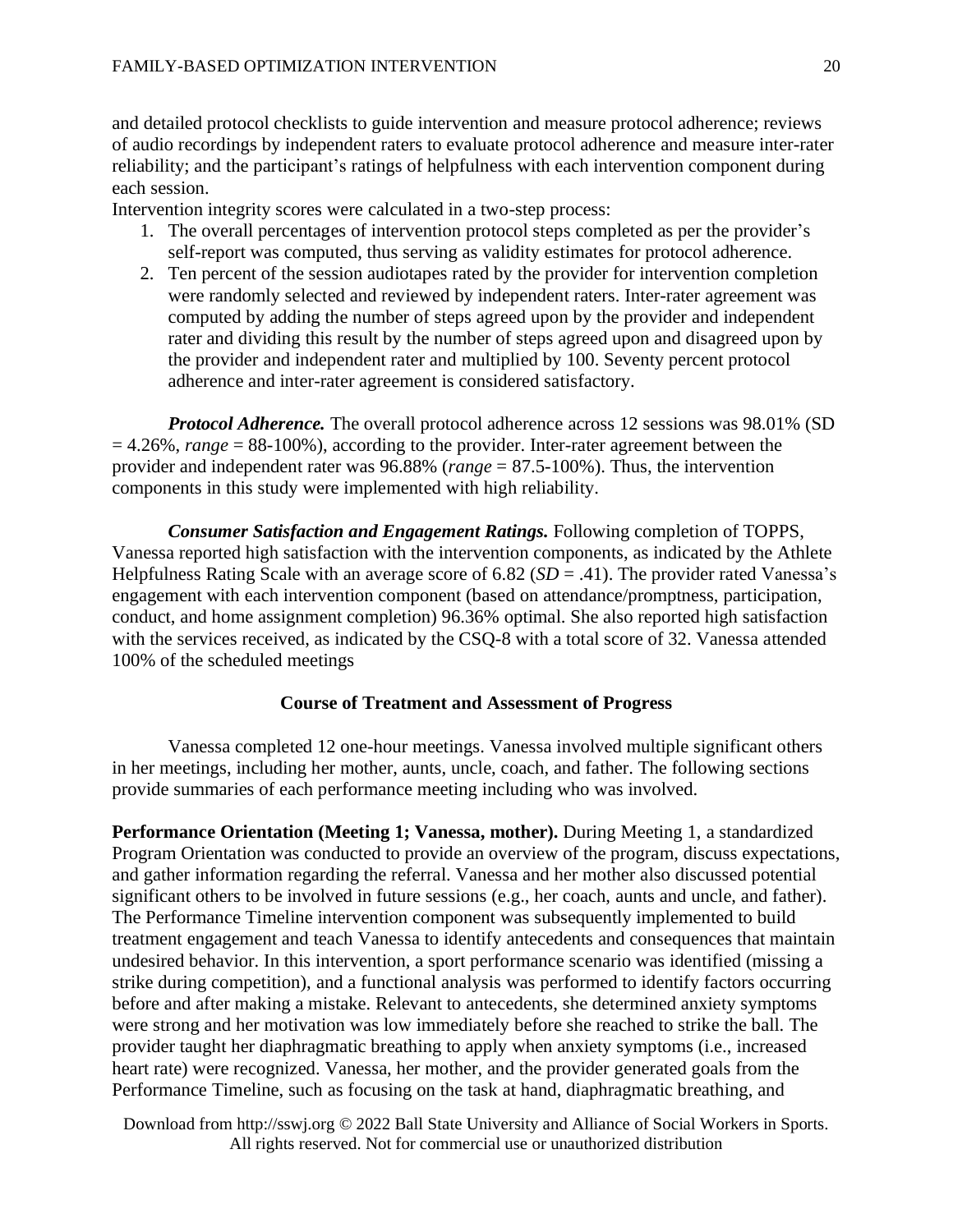practicing optimal motivational statements. Teaching diaphragmatic breathing and optimal motivational statements are both integrated components within TOPPS.

**Performance Planning (Meeting 2; Vanessa, mother).** Vanessa and her significant others (SOs) ranked each intervention in the order of importance. The provider then tailored the intervention plan to echo Vanessa's wishes, reflecting the following order from highest to least priority: Appreciation Exchange, Environmental Control, Self-Control, Positive Request, Performance Timeline, Dream Job Development, Job Getting Skills, Financial Management, Discussion about choice culture, and Goal Inspiration. The interventions were implemented successively and cumulatively, thus after interventions were implemented for the first time they were subsequently reviewed in additional meetings to an increasingly lesser amount of time as targeted skills were optimized. The order of implementation was modified slightly in Meeting Agendas based on life events that made certain interventions more relevant than others.

**Dynamic Goals and Rewards (Meeting 2-12; Vanessa, mother, coach, aunts, uncle, and** father). Meeting 2 involved reviewing pre-intervention assessment results for the SIC to identify Vanessa's strengths and elevated goal-worthy items in preparation for establishing goals in the Dynamic Goals and Rewards intervention. Vanessa's item elevations clustered around the program's global goals of maintaining optimum mental wellness, maintaining optimum relationships with others, and maintaining optimum effort in school-related activities. Further, Vanessa and her Mother emphasized goals surrounding optimum effort in sport-related activities, given her motivation to play volleyball at the collegiate level. Initially, specific goals for maintaining optimum mental wellness included maintaining optimum focus, maintaining a positive perspective, maintaining optimum sleep, and eating well. Specific goals that were initially developed for maintaining optimum relationships with others included being uplifting to teammates at practice, spending quality time with friends and family, and being praiseworthy to others. Specific goals that were initially developed for maintaining optimum effort in schoolrelated activities included turning in schoolwork on time, asking teachers and peers for help if needed, utilizing a planner on scheduled days, and researching potential colleges to apply to. Finally, specific goals that were initially developed for maintaining optimum effort in sportrelated activities included injury prevention, practicing breathing, and consistently working out. Vanessa and her Mother both agreed on quality time (e.g., game night) as a reward for future goal accomplishment.

**Appreciation Exchange (Meeting 3; Vanessa, mother, and father).** Appreciation Exchange was implemented in Meeting 3 with Vanessa's mother and father to develop Vanessa's communication skills in expressing appreciation. Notably, Vanessa's father only spoke Spanish; therefore, Vanessa and her mother acted as translators during that meeting. The family emphasized that they do not usually communicate these appreciative thoughts and expressed that it was a positive experience to directly hear appreciation from one another. Vanessa reflected that this interaction significantly improved her mood.

**Self-Control (Meeting 4-5; Vanessa, mother, and coach).** Self-Control (SeC) was implemented to teach Vanessa to recognize and manage triggers (e.g., thoughts, images, feelings, and behaviors) that lead to undesired, impulsive behaviors and thoughts. Vanessa learned to identify triggers of undesired behaviors through backward chaining. Backward chaining is used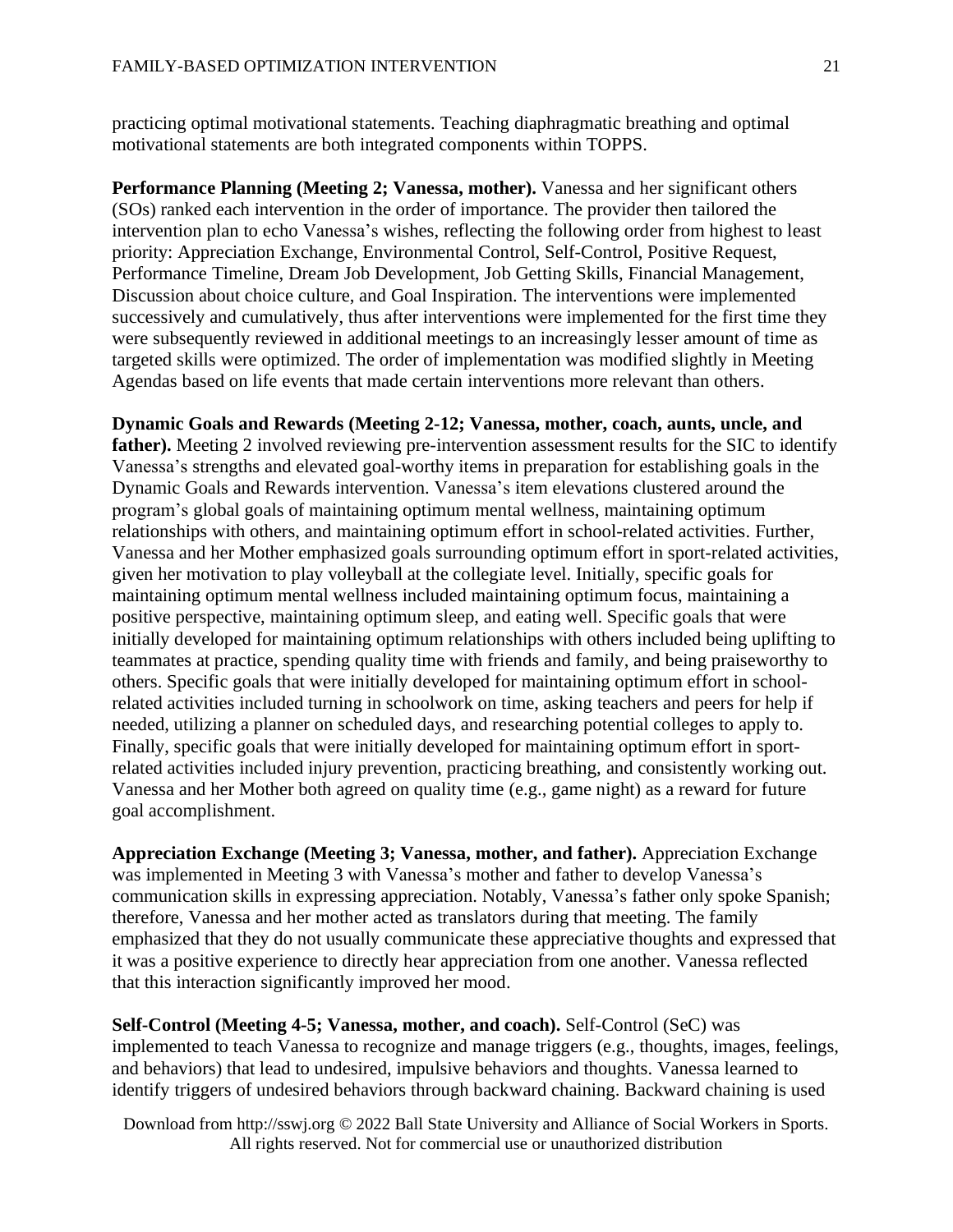to break down the steps leading up to an undesired behavior until the first instance of the trigger for the behavior is identified (Donohue & Azrin, 2012). Then, to effectively avoid the undesired impulsive behavior, she utilized strategies like thought stopping, considering the negative consequences for self and others, relaxation strategies (e.g., diaphragmatic breathing), generating alternative solutions, reviewing pros and cons of these solutions, and engaging in imagery for the selected alternative. Vanessa chose to practice SeC to assist her management of errors or mistakes in games. After a practice trial, Vanessa and the provider evaluated her skills during the trial (on a 0-100% optimization scale), discussed what was liked about each skill and what could be enhanced. Vanessa then assessed the likelihood of an undesired behavior prior to using Self-Control and immediately after performing the trial. Vanessa reported that solution generation was the most effective step in helping her recover after making a mistake, and the provider encouraged her to emphasize this step in subsequent trials. The following meeting Vanessa reported utilizing self-control in practices. She emphasized that diaphragmatic breathing was the most helpful step in recovering after making an error. The provider and the client's mother and coach descriptively praised the client for her implementation of SeC.

**Performance Timeline (Meeting 6; Vanessa, mother, and coach).** The performance timeline was implemented again in meeting 6. Vanessa chose the performance scenario of recovering after making mistakes in games again because she was interested in further establishing her skills. Vanessa visualized out loud in first person optimal thoughts and behaviors while recovering after making a mistake. Her coach, mother, and provider descriptively praised her for her rehearsal.

**Goal inspiration (Meeting 7; Vanessa, mother, and aunt).** Goal Inspiration focuses on the positive consequences of achieving specific goals to help adolescents increase their motivation to achieve those goals (Donohue & Azrin, 2012). Vanessa chose maintaining optimal hydration. Vanessa, her mother, aunt, and her provider collaboratively brainstormed immediate and delayed positive consequences that would arise from maintaining optimal hydration. For example, Vanessa initially expressed that maintaining optimum hydration would improve her overall energy. She said that having increased energy would increase her motivation to engage in training, improve her overall physical wellness, and help her focus better in school. She reported overall that the sequence of generating additional positive consequences for achieving her goal increased her overall inspiration to maintain optimum hydration. Vanessa stated that the goal inspiration approach would help her achieve other goals that she was less motivated to achieve in the future.

**Environmental Control (Meeting 8; Vanessa, mother, and aunt).** The Environmental Control (EnvCo) intervention involved altering Vanessa's environment to spend more time with goalcompatible cues and less time with goal-incompatible cues. During the initial meeting, the provider explained that certain environmental cues make goal attainment more or less likely to occur. Then, Vanessa, her aunt, mother, and her provider collaboratively developed a list of cues (i.e., people, places, situations, emotions) that facilitated Vanessa's goal attainment and a list of cues that inhibited her goal attainment. For example, Vanessa identified certain family members who were facilitative of her goals, while excessive social media use was identified as a cue incompatible with her time management goal. Once these cues were established, Vanessa and her significant others brainstormed strategies to spend more time with cues associated with goal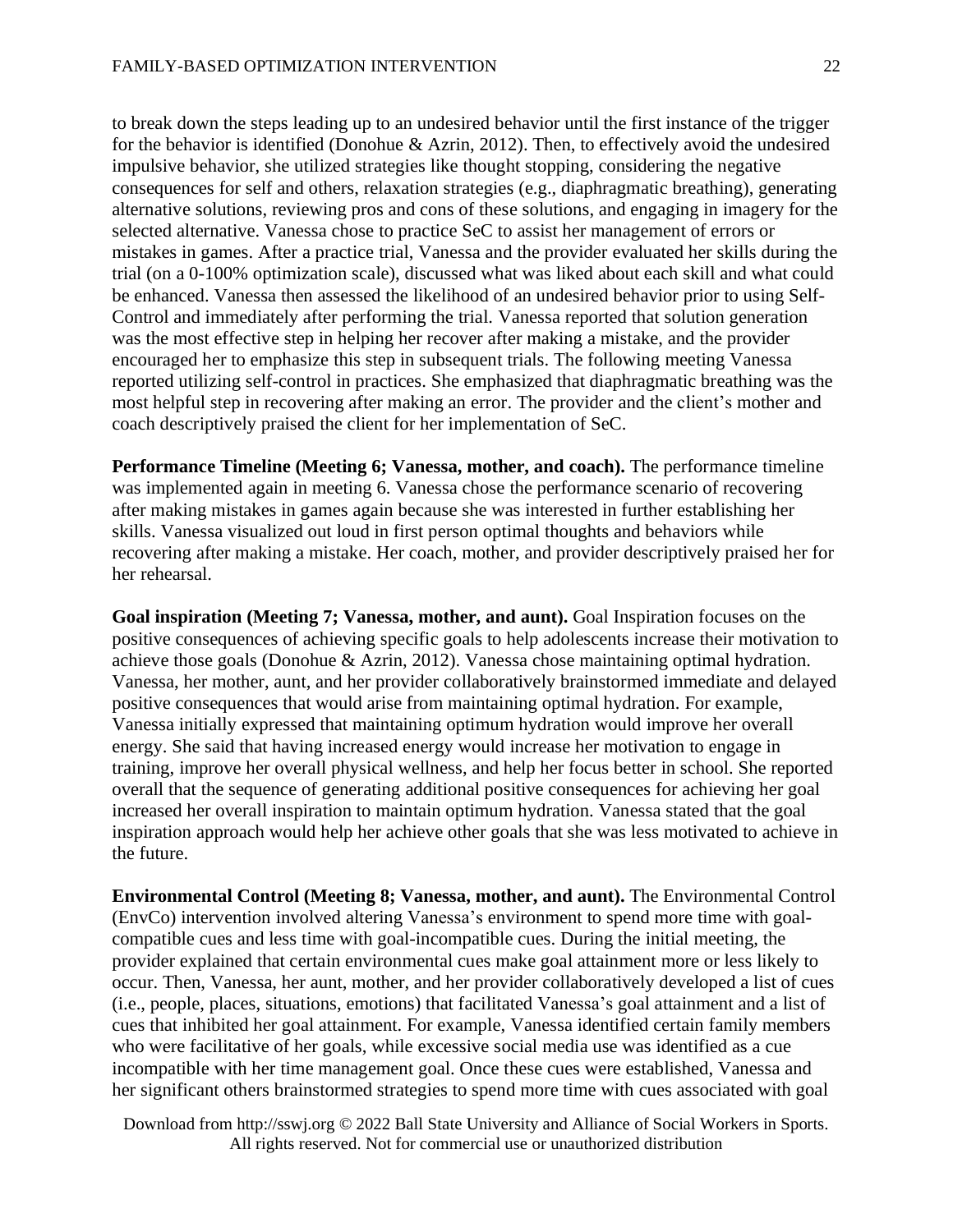attainment and to decrease time with cues that were incompatible with goal accomplishment. Vanessa and the provider monitored these cues in subsequent meetings.

**Positive request (Meeting 9; Vanessa, mother, and uncle).** The Positive Request intervention was utilized to teach Vanessa how to make requests respectfully and skillfully (e.g., succinct requests for specific actions, when actions are desired, offers to assist, statements of appreciation, acceptable alternatives). The provider first modeled the Positive Request steps for Vanessa, and then Vanessa engaged in role-playing scenarios with her mother and uncle. Examples included, making requests of her mother and father, asking her coach for help, and asking college coaches about the potential for recruitment. Vanessa mentioned using the positive request outside of sessions, such as asking her coach for help after practice.

**Dream job development (Meeting 10; Vanessa, mother, and aunt).** The Dream Job Development (DJDev) intervention is designed to prepare athletes for their dream career. The provider, Vanessa, her aunt, and mother discussed important aspects of the most desirable career (e.g., financial situation, benefits, travel) and generated important educational prerequisites, qualifications, and people (including significant others) who could assist in achieving the dream job. Certain steps of DJDev (such as researching career options and colleges relevant to her career goals) were added to Vanessa's goal worksheet. After the meeting, Vanessa mentioned she successfully contacted family members about potential career opportunities and researched colleges that would be a good fit for achieving her career goals.

#### **Discussion about choice culture (Pre-Intervention/Meeting 11; Vanessa, mother, and**

**aunt).** The Semi-Structured Interview for Choice Culture in Therapy Scale (CCS) Donohue et al. (2020**)** a modified version of the Semi-Structured Interview for Ethnic Consideration in Therapy Scale (Donohue et al., 2006), was performed pre-intervention with Vanessa. The CCS is used to facilitate engagement, inform the provider about her cultural concerns/strengths, and increase the provider's awareness of the cultural factors that may impact implementation of the intervention, which has shown to be important in treatment outcomes and engagement for ethnic/racial minorities (Whaley & Davis, 2007). The CCS was performed again during Meeting 11 with her significant others to reinforce the positive qualities of her culture. Vanessa emphasized the importance of being Latina as her choice culture, including the heavy emphasis on family values and unique culture traditions regarding food, music, and religion. The provider facilitated positive conversation, such as how admirable it is for her to use her family values as a source of inspiration for both school and sports as well as being a woman of color in athletics. Vanessa's mother and aunt also provided insight on the importance of her identity as a Latina. They mention that embodying a caretaking role is embedded in their family values as Latina women. Vanessa has explicitly taken on this role in many areas of her social support, such as taking care of her younger brother and maintaining strong bonds with her teammates. Vanessa described having conflicts with others about being Mexican and a woman in sports, where she reported having experienced both racist and sexist comments in the past. Vanessa and her significant others described Vanessa as "strong" where she disregarded these comments respectfully and continued to take pride in her identities. The provider and significant others descriptively praised Vanessa for her commitment to embracing her Latina culture.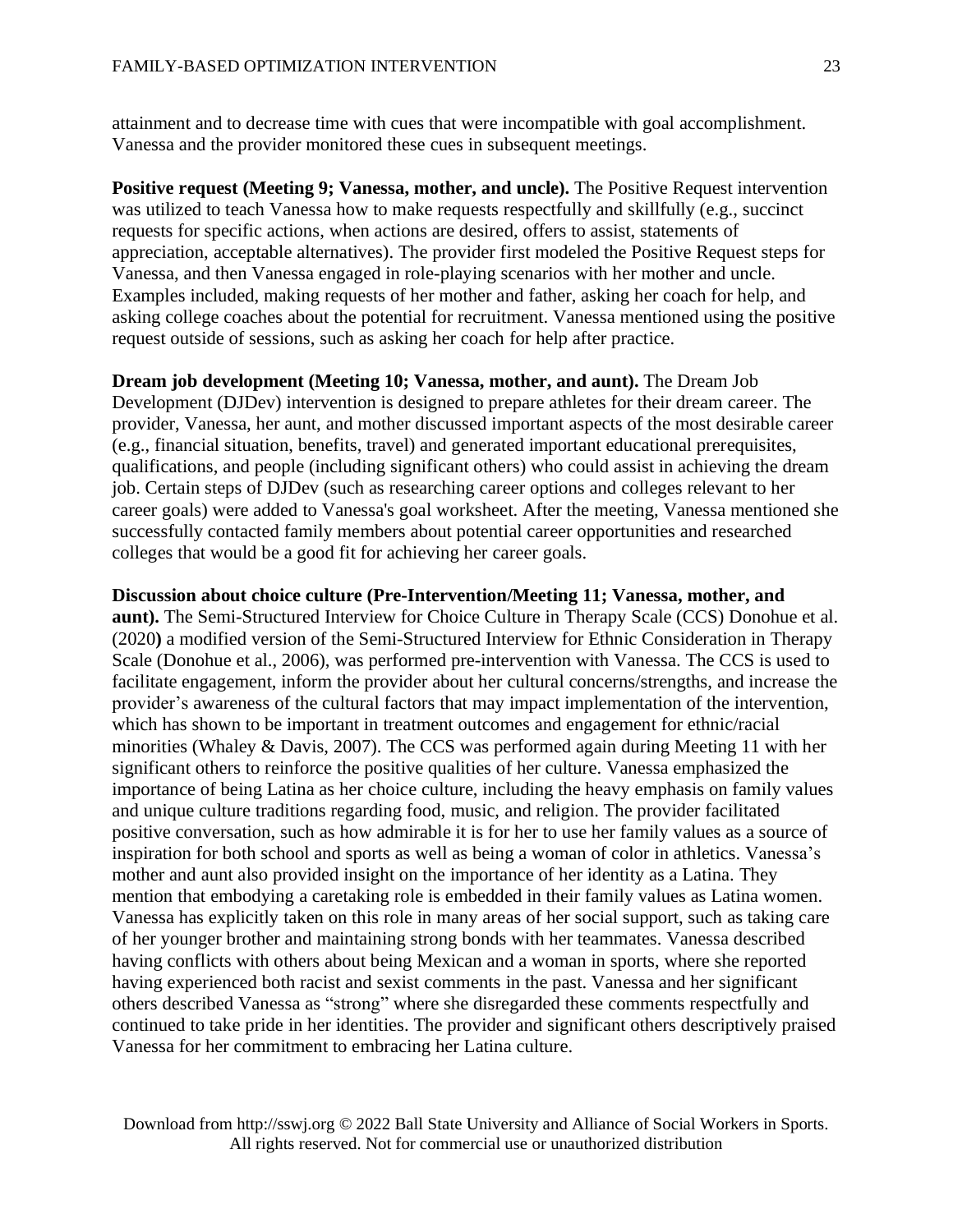**Final Meeting Intervention (Meeting 12; Vanessa, mother, and aunt).** During the final meeting, generalization was implemented to review the positive aspects of Vanessa's efforts over the last few months and assist her in looking towards the future with optimism. Generalization has been shown to solicit additional positive affect through the emphasis of skill development (Donohue & Azrin, 2012). Additionally, generalization helped Vanessa realize the extent of her improvements and competency in being able to manage potential obstacles. The generalization intervention included the following components:

- 1. *Reviewing overall progress in optimizing performance in relationships, factors specific to performance, and mental health.* First, Vanessa and her significant others commented on how she had increased frequency and consistency with family communication. Vanessa specifically expressed she felt more connected with her siblings. Second, Vanessa described feeling stronger physically by indicating that her stamina and energy had increased since the start of the program due to her consistency in maintaining optimum effort in her sport related activities (e.g., taking 10,000 steps daily, staying consistent with physical rehabilitation for her injured ankle, maintaining optimum hydration). Third, Vanessa expressed feeling more self-confidence, motivation, and enjoyment because of keeping a positive perspective (e.g., focusing on the positives, diaphragmatic breathing), increasing quality social interactions through development of social skills (e.g., assertiveness), and implementing dynamic goals.
- *2. Establishing ways Vanessa can maintain goal progress after TOPPS.* The provider, Vanessa, and her significant others brainstormed ways Vanessa could maintain her goal progress moving forward. These methods included utilizing a planner to plan out her weekly tasks, asking for help from coaches when needed, maintaining consistency in her athletic training, and focusing on the positives and utilizing thought stopping and solution generating when triggered.
- *3. The provider and significant others offering descriptive praise for Vanessa's effort and strategies utilized and brainstormed to maintain goal progress after TOPPS.* The provider commented on Vanessa's desire to utilize her dynamic goals worksheet to monitor and update her goals. Additionally, her mother and aunt commended Vanessa for her motivation to continue working towards optimizing her sport performance, academics, and relationships.
- *4. The provider, Vanessa, and significant others exchanging what was loved, admired, respected, or appreciated about Vanessa***'***s optimization process.* Vanessa's aunt and mother specifically emphasized that they admired Vanessa's commitment to developing into a "strong woman in the family." Vanessa told her mother and aunt that she appreciated them for providing motivation and helping her brainstorm in sessions, as well as helping her practice the skills she learned outside of sessions. Vanessa and her significant others told the provider that they appreciated his commitment to helping Vanessa grow and learn new skills and his continuous positivity throughout the process. The provider told Vanessa's mother and aunt how much he admired the love and commitment they have towards helping Vanessa optimize her life in every area. Lastly, the provider told Vanessa that he admired her effort and care that she has towards her family and willingness to try each week to strive for optimization in all areas of her life. Vanessa said that her participation in TOPPS "improved her mindset, skills, and

motivation," by providing her skills to overcome present and future challenges. In addition, both Vanessa and her supportive others expressed gratitude for the opportunity to learn skills relevant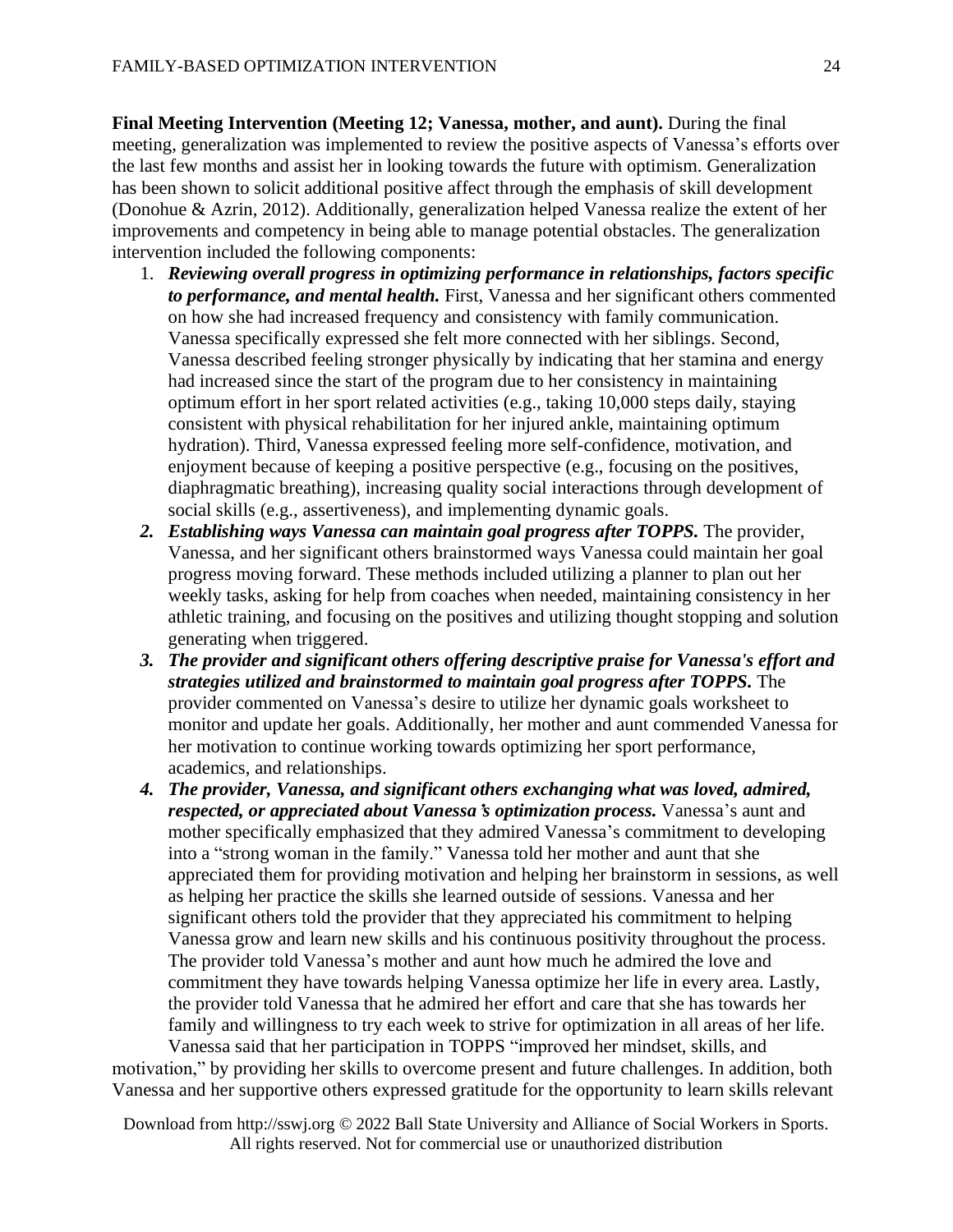to sport performance and mental health optimization and increased connection with each other because of participating in TOPPS.

## **Post-intervention and 1-month Follow-up Assessment**

The reliable change index (RCI; Jacobson & Truax, 1991) was used to consider the significance of pre-intervention to post-intervention assessment score improvements for the SCL-90-R and SIC (primary outcomes). The RCI helps determine if the clinical change is significant beyond the standard error of measurement. It considers a participant's pre-and posttest change while considering general measure reliability and standard error of measurement. RCI scores greater than 1.96 reflect changes in scores that are meaningful. As per the Reliable Change Index, the participant evidenced significant and meaningful reductions in his SIC Training and Competition total scores both pre- to post-intervention and pre- to 1-month followup. She also evidenced significant and reliable reductions in the SCL-90-R Global Severity Index pre- to post-intervention. Because the client had elevations on her BDI score in the preintervention assessment, a reliable change index was calculated for post-intervention and followup and demonstrated significant and meaningful reductions in her BDI scores. Reliable Change Index scores are listed in Tables 1 and 2.

A post-intervention KSADS interview was conducted to determine if the participant still evidenced current MDD criteria. The post-intervention KSADS interview indicated no indication of clinically significant current MDD symptoms. A blind rater conducted the 1-month follow-up KSADS interview. Symptom improvements were sustained. Eyeballing procedures (Byrne, 2017) were used to get a rough estimate of magnitude of effect for all secondary measures (TLFB, YSR, SPS, SARI, and Overall Happiness with Coaches, Teammates, and Family) from pre- to post-test and pre-test to 1-month follow-up. Post- and follow-up outcome measures demonstrated improvements from baseline for these measures (See Tables 1 and 2). More notably, the client was below the cutoff on the SPS, indicating no evidence of clinically significant levels of suicidal ideation post- and follow-up.

# **Complicating Factors**

Vanessa initiated intervention with considerable motivation to improve her sports performance, motivation, and confidence. However, she initially was ambivalent to include significant others in treatment. To encourage her motivation to include significant others, the provider emphasized that Vanessa could choose the significant other that her and her mother both decided would best fit the intervention component being implemented for the day. Additionally, the provider emphasized how the research shows the more significant others involved, the increased likelihood of optimal outcomes. After each additional significant other was involved, the provider queried to Vanessa the positive consequences of involving the significant other. Overall, Vanessa emphasized that involving various significant others expanded her perspective, inherently allowing her to optimize different cognitive and behavioral skills in both sports and life outside of sports.

Vanessa's initial risk assessment warranted informing her mother about safety planning and monitoring for suicidal ideation. Vanessa was receptive to the provider letting her Mother know about her suicidal ideation and her mother expressed gratitude for being informed. In addition, both Vanessa and her mother described improved communication and connectedness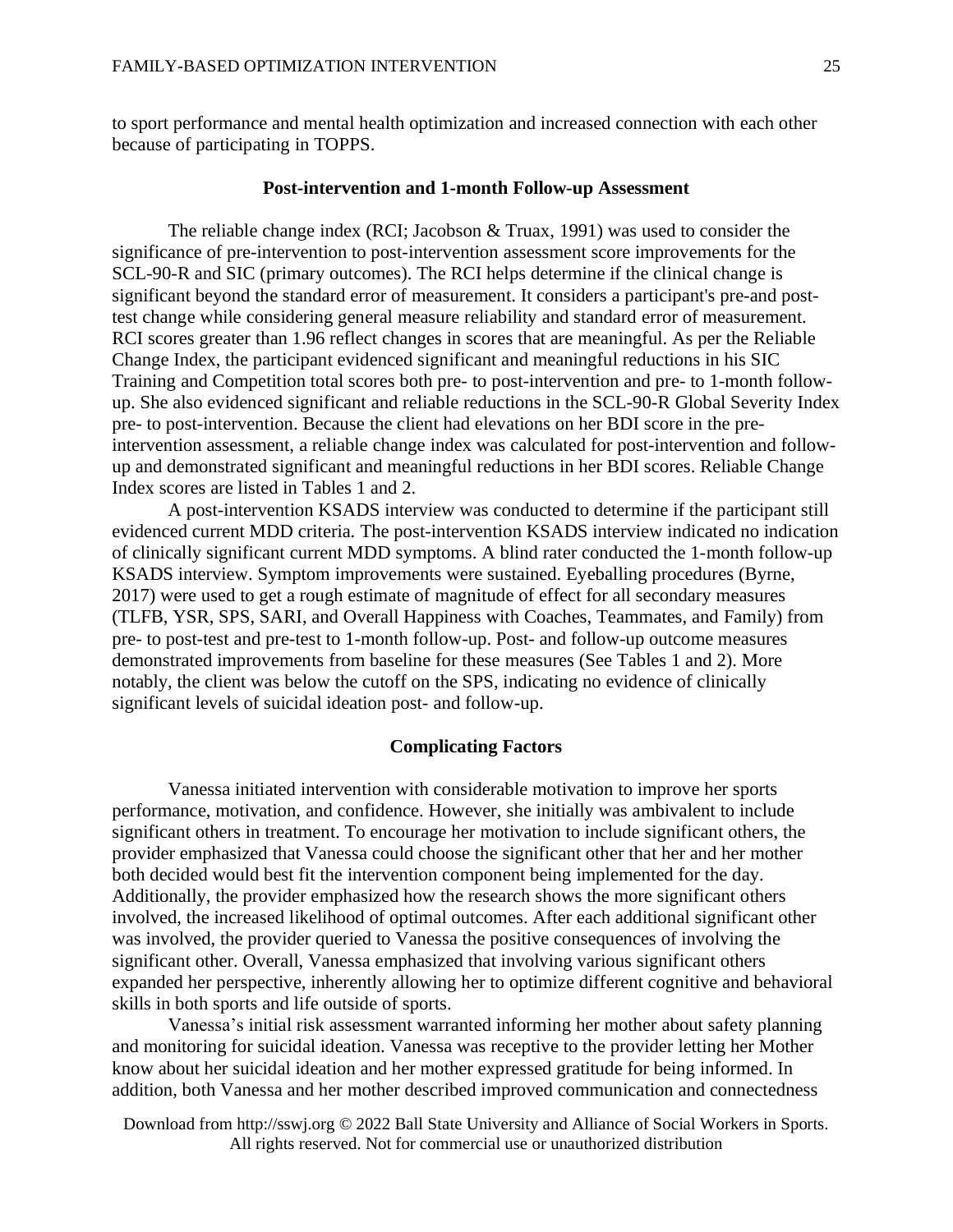after Vanessa's suicidal ideation was reviewed and Vanessa was provided enhanced support from her family.

# **Access and Barriers to Care**

As a method of reducing COVID-19 contraction, video-conferencing was utilized. There were benefits of video-conferencing. For instance, video-conferencing eliminated travel to attend sessions, reduced costs associated with gasoline, and permitted the participant and provider to concurrently, on separate computers, search for resources on the internet in real-time. An important barrier to care was that the participant and her family did not have printers at home. The provider addressed limited access to printers by e-mailing virtual documents before the meetings and using the screen share feature for worksheets and homework during meetings. Another barrier was that the screen occasionally froze for a few seconds.

However, the provider addressed this by having the participant's phone number as a backup if the software glitched. Despite these precautions, both the provider and participant's mother contracted COVID-19 at different points in treatment, necessitating delays in treatment provision. During this quarantine, video-conferencing permitted the provider and mother to continue meetings during respite without risk of spreading the disease to others.

### **Treatment Implications of the Case**

This case study permitted an evaluation of the effectiveness of a sport-specific Family Behavior Therapy (FBT) with a Latina adolescent athlete diagnosed with MDD. Post and followup tests revealed substantial reductions in depressive symptoms and increased optimal relationships with others. These findings suggest that dynamic goal setting, increasing optimal thoughts, and monitoring, evaluating, and rewarding desired behaviors with the inclusion of significant others is effective for adolescents with MDD in developing effective skills to address depressive symptoms. Vanessa was highly engaged in treatment, as she attended 100% of her scheduled sessions, and rated the program as extremely helpful, thus TOPPS may be engaging for Latina adolescent athletes with MDD.

Additionally, TOPPS was able to be delivered fully through video-conferencing, which was consistent with recommendations from Boelen et al. (2020). This indicates that TOPPS is adaptable and effectively minimizes risks of contracting COVID-19 (Zhou et al., 2020). The lack of mental health interventions available for ethnic/racial minority and low-income youth athletes demonstrates a continued need for intervention development to address this healthcare disparity (Donohue *et al.*, 2021). As previously mentioned, mental health providers from different training backgrounds (e.g., clinical social workers, counseling psychologists, clinical psychologists, licensed mental health counselors) can implement TOPPS interventions. Therefore, creating opportunities for mental health providers from diverse backgrounds to learn TOPPS interventions may be useful in addressing the service gap for diverse youth athletes (Donohue et al., 2020). Lastly, these preliminary results support the need to examine TOPPS in randomized clinical trials (Rounsaville et al., 2009).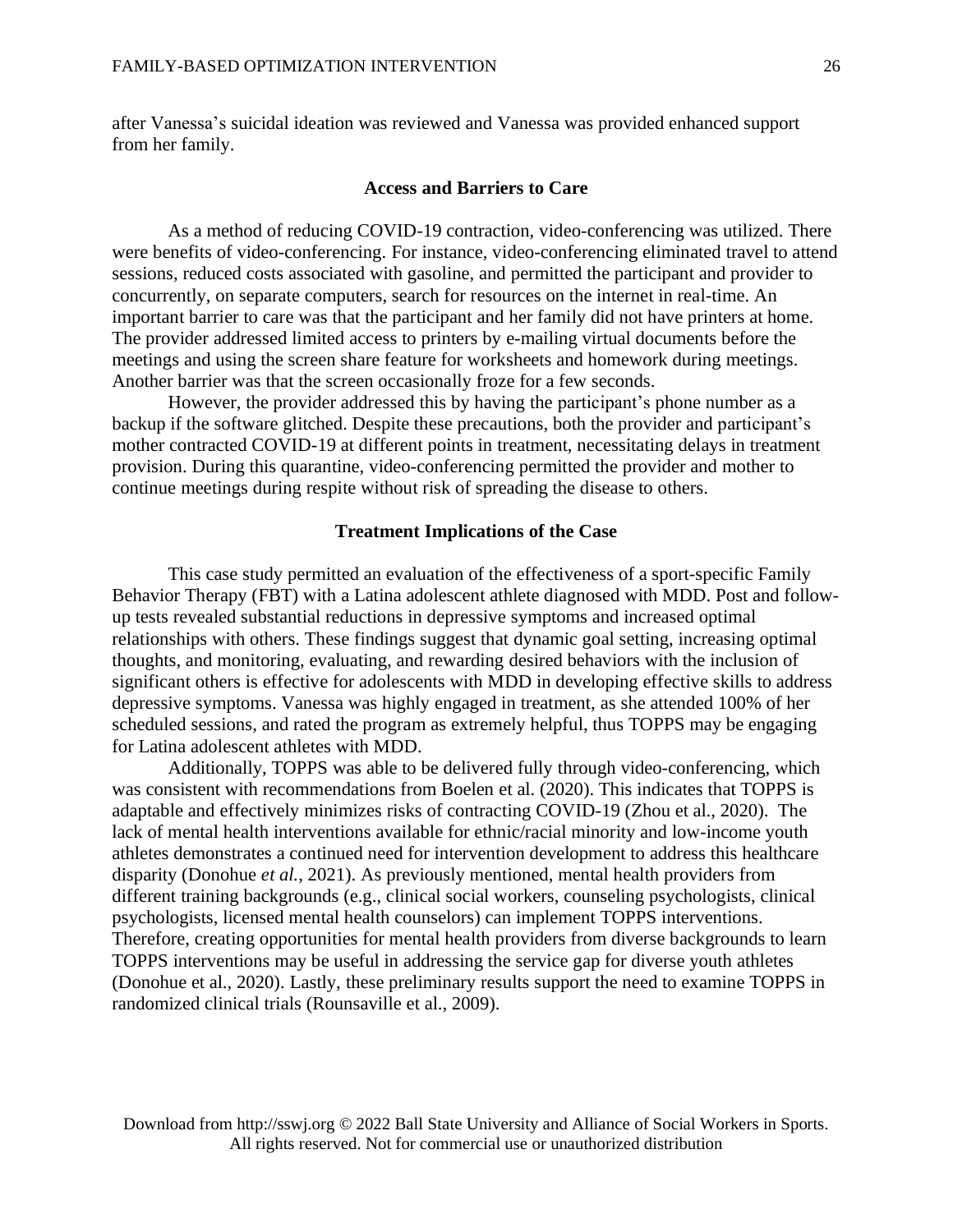#### **References**

- Achenbach, T. M. (1991). *Manual for the Child Behavior Checklist/4-18 and 1991 Profile*. University of Vermont Department of Psychiatry.
- Achenbach, T. M., & Rescorla, L. A. (2001). *Manual for the ASEBA School-Age Forms & Profiles*. University of Vermont, Research Center for Children, Youth, & Families.
- American Psychiatric Association. (2013). *Diagnostic and statistical manual of mental disorders* (5th ed.). Author.
- Ascher, B. H., Farmer, E. M. Z., Burns, B. J., & Angold, A. (1996). The child and adolescent services assessment (CASA): Description and psychometrics*. Journal of Emotional and Behavioral Disorders, 4*(1), 12–20.
- Azrin, N. H., McMahon, P. T., Donohue, B., Besalel, V. A., Lapinski, K. J., Kogan, E. S., Acierno, R. E., & Galloway, E. (1994). Behavior therapy for drug abuse: A controlled treatment outcome study. *Behaviour Research and Therapy*, *32*(8), 857–866.
- Beck, A. T., Steer, R. A., & Brown, G. K. (1996). *Manual for the Beck Depression Inventory-II.* San Psychological Corporation.
- Benuto, L. T., Gonzalez, F., Reinosa-Segovia, F., & Duckworth, M. (2019). Mental Health Literacy, stigma, and Behavioral Health Service use: The case of Latinx and Non-Latinx whites. *Journal of Racial and Ethnic Health Disparities*, *6*(6), 1122–1130.
- Boelen, P. A., Eisma, M. C., Smid, G. E., Keijser, J. D., & Lenferink, L. I. M. (2020). Remotely delivered cognitive behavior therapy for disturbed grief during the COVID-19 crisis: Challenges and opportunities. *Journal of Loss and Trauma, 3*, 1–9.
- Breslin, G., Shannon, S., Haughey, T., Donnelly, P., & Leavey, G. (2017). A systematic review of interventions to increase awareness of mental health and well-being in athletes, coaches and officials. *Systematic Reviews, 6*(1), online.
- Brewin, C. R. (1989). Cognitive change processes in psychotherapy. *Psychological Review*, *96*(3), 379– 394.
- Centers for Disease Control and Prevention. (2018). *Youth Risk Behavior Surveillance —United States, 2017*. [www.cdc.gov/healthyyouth/data/yrbs/pdf/2017/ss6708.pdf.](http://www.cdc.gov/healthyyouth/data/yrbs/pdf/2017/ss6708.pdf)
- Centers for Disease Control and Prevention. (2020). *YRBSS*. https://www.cdc.gov/healthyyouth/data/yrbs/index.htm.
- Chow, G., Donohue, B., Pitts, M., Schubert, K., Loughran, T., Gavrilova, Y., & Diaz, E. (2015). Utilizing the optimum performance program in sports (TOPPS) to enhance relationships, mental strength and stability, and avoidance of unsafe sexual activity and substance misuse: Results of single casecontrolled trial. *Clinical Case Studies*, *14*, 191- 209.
- Chu, J., Leino, A., Pflum, S., & Sue, S. (2016). A model for the theoretical basis of cultural competency to guide psychotherapy. *Professional Psychology: Research and Practice, 47*(1), 18–29.
- Cull, J. G., & Gill, W. S. (1982). *Suicide probability scale*. PsycTESTS Dataset.
- Davidson, T. M., Soltis, K., Albia, C. M., de Arellano, M., & Ruggiero, K. J. (2015). Providers' perspectives regarding the development of a web-based depression intervention for Latina/o youth. *Psychological services*, *12*(1), 37–48.
- Derogatis, L. R. (1986). *SCL-90-R administration, scoring and procedures manual II for the revised version and other instruments of the psychopathology rating scale series*. Clinical Psychometric Research.
- Donohue, B., & Azrin, N. H. (2012). *Treating adolescent substance abuse using family behavior therapy a step-by-step Approach.* John Wiley & Sons*.*
- Donohue, B., Azrin, N. H., Strada, M. J., Silver, N. C., Teichner, G., & Murphy, H. (2004). Psychometric evaluation of self- and collateral timeline follow-back reports of drug and alcohol use in a sample of drug-abusing and conduct-disordered adolescents and their parents*. Psychology of Addictive Behaviors, 18*(2), 184–189.
	- Download from http://sswj.org © 2022 Ball State University and Alliance of Social Workers in Sports. All rights reserved. Not for commercial use or unauthorized distribution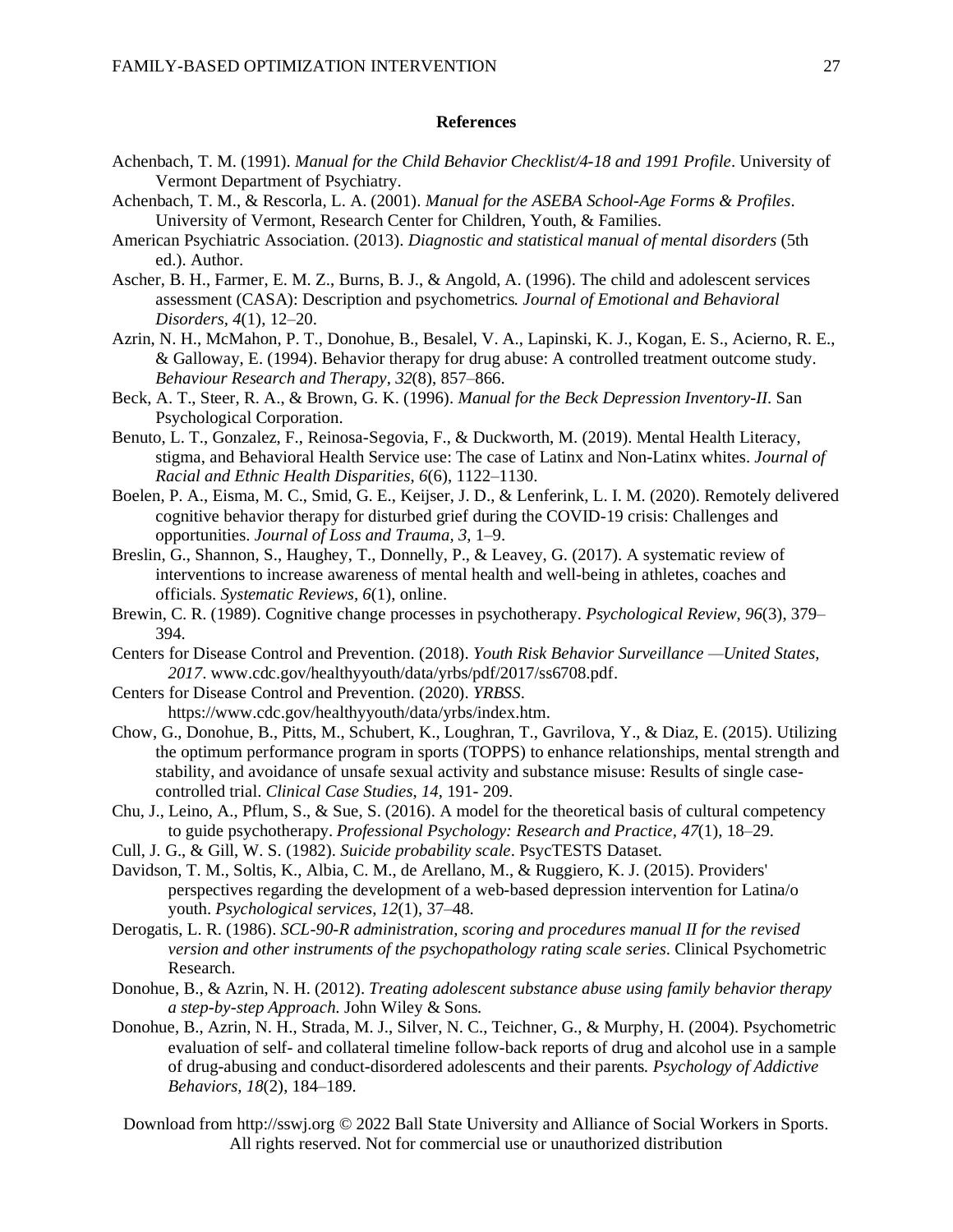- Donohue, B. Chow, G., Pitts, M., Loughran, T., Schubert, K., Gavrilova, Y. & Allen, D. N. (2015). Piloting a family-supported approach to concurrently optimize mental health and sport performance in athletes. *Clinical Case Studies, 14,* 299-323.
- Donohue, B., Galante, M., Maietta, J., Lee, B., Paul, N., Perry, J. E., . . . Allen, D. N. (2019). Empirical development of a screening method to assist mental health referrals in collegiate athletes. *Journal of Clinical Sport Psychology, 13(*4), 561-579.
- Donohue, B., Gavrilova, E., Strong, M., & Allen, D. N. (2020). A sport-specific optimization approach to mental wellness for youth in low-income neighborhoods. *European Physical Education Review, 26*(3), 695–712. https://doi.org/10.1177/1356336x20905324
- Donohue, B., Gavrilova, E., Danlag, A., Perry, J., Kuhn, C., Allen, D. N., & Benning, S. D. (2020). A comprehensive examination of factors impacting collegiate athletes' utilization of psychological assessment and intervention services. *Psychology in the Schools, 58*(3), 458–474.
- Donohue, B., Gavrilova, Y., Galante, M., Gavrilova, E., Loughran, T., Scott, J., Chow, G., Plant, C. & Allen, D. A. (2018). Controlled evaluation of an optimization approach to mental health and sport performance. *Journal of Clinical Sport Psychology, 12*, 234- 267.
- Donohue, B., O'Dowd, A., Plant, C. P., Phillips, C., Loughran, T. A. & Gavrilova, Y. (2016). Controlled evaluation of a method to assist recruitment of participants into treatment outcome research and engage student athletes into substance abuse intervention. *Journal of Clinical Sport Psychology, 10,* 272-288.
- Donohue, B., Miller, A., Crammer, L., Cross, C., & Covassin, T. (2007). A standardized method of assessing sport specific problems in the relationships of athletes with their coaches, teammates, family, and peers. *Journal of Sport Behavior, 30*(4), 375–397.
- Donohue, B., & Phrathep, D. (2020). Mental health in sport. *Routledge Handbook of Athlete Welfare*, 141–152. Routledge.
- Donohue, B., Phrathep, D., Stucki, K., Kowal, I., Breslin, G., Cohen, M., White, S., Jefferson, L., White, T., Irvin, J., Reese, G., Kessler, F., FHP, Kieslich da Silva, A., Santos da Silva, G., Fothergill, M., Robinson, G., Allen, H., Light, A., Allen, D.A (2021). Adapting an evidence-supported intervention to optimize mental health and sport performance in youth from ethnic/racial minority and low-income neighborhoods: a stage model feasibility study. *The International Journal of Psychiatry in Medicine.*
- Donohue, B., Silver, N. C., Dickens, Y., Covassin, T. & Lancer, K. (2007). Development and psychometric evaluation of the sport interference checklist. *Behavior Modification, 31*, 937-957.
- Edmonds, W. A., Craig, L. L., Christopher, R., Kennedy, T. D., & Mann, D. T. Y. (2021). Adolescent athletes and suicide: A model for treatment and prevention. *Aggression and Violent Behavior* (in press).
- Eltz, M., Evans, A. S., Celio, M., Dyl, J., Hunt, J., Armstrong, L., & Spirito, A. (2006). Suicide probability scale and its utility with adolescent psychiatric patients. *Child Psychiatry and Human Development, 38*(1), 17–29.
- Fraser-Thomas, J., & Cote, J. (2005). Youth sports: Implementing findings and moving forward with research. *Athletic Insight*, *8*(3), 12-27.
- Gabana, N. (2017). A strengths-based cognitive behavioral approach to treating depression and building resilience in collegiate athletics: The individuation of an identical twin. *Case Studies in Sport and Exercise Psychology*, *1*(1), 4–15.
- Geidne, S., Quennerstedt, M., & Eriksson, C. (2013). The youth sports club as a health-promoting setting: An integrative review of research. *Scandinavian Journal of Public Health, 41*(3), 269–283.
- Gopalan, G., Goldstein, L., Klingenstein, K., Sicher, C., Blake, C., & McKay, M. M. (2010). Engaging families into child mental health treatment: Updates and special considerations. *Journal of the Canadian Academy of Child and Adolescent Psychiatry, 19*(3), 182–196.
- Goyen, M. J., & Anshel, M. H. (1998). Sources of acute competitive stress and use of coping strategies as a function of age and gender. *Journal of Applied Developmental Psychology*, *19*(3), 469–486.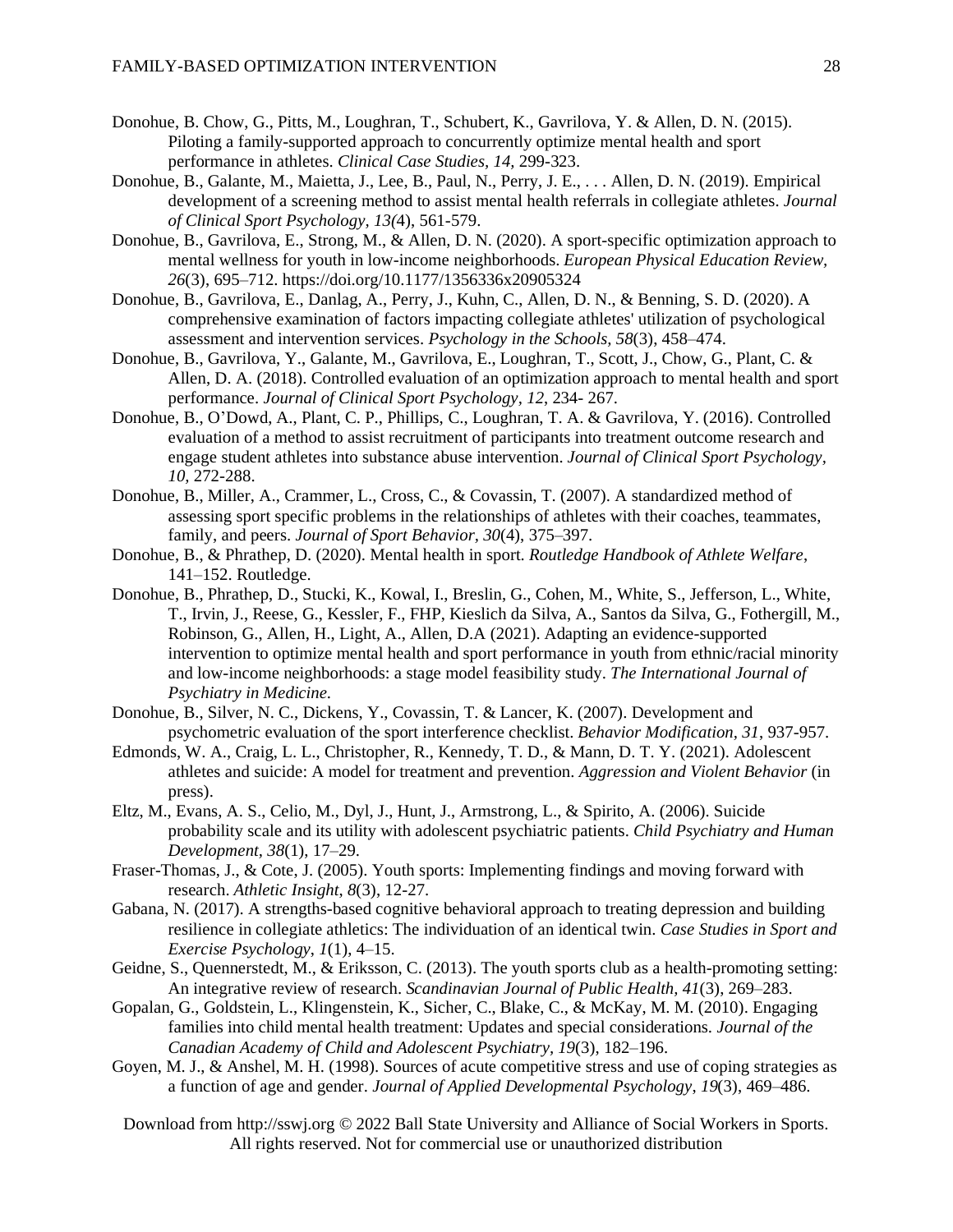- Holt, N. L., Hoar, S., & Fraser, S. N. (2005). How does coping change with development? A review of childhood and adolescence sport coping research. *European Journal of Sport Science*, *5*(1), 25– 39.
- Hooper, L. M., Mier-Chairez, J., Mugoya, G. C. T., & Arellano, B. (2016). Depressive symptoms, assessment, and treatment in Latino/a adolescents: A brief review. *Current Psychiatry Reviews, 12*(2), 150–162.
- Hussey, J. E., Donohue, B., Barchard, K. A., & Allen, D. N. (2019). Family contributions to sport performance and their utility in predicting appropriate referrals to mental health optimization programs. *European Journal of Sport Science, 19*(7), 972-982.
- Kaufman, J., Birmaher, B., Brent, D. A., Ryan, N. D., & Rao, U. (2000). K-SADS-PL. *Journal of the American Academy of Child & Adolescent Psychiatry, 39*(10), 1208.
- Kaufman, J., Birmaher, B., Brent, D., Rao, U., Flynn, C., Moreci, P., … Ryan, N. (1997). Schedule for affective disorders and schizophrenia for school-age children-present and lifetime version (K-SADS-PL): Initial reliability and validity data. *Journal of the American Academy of Child & Adolescent Psychiatry, 36*(7), 980–988.
- Kelly, P. J., Kyngdon, F., Ingram, I., Deane, F. P., Baker, A. L., & Osborne, B. A. (2017). The client satisfaction questionnaire-8: Psychometric properties in a cross-sectional survey of people attending residential substance abuse treatment. *Drug and Alcohol Review, 37*(1), 79–86.
- Larsen, D. L., Attkisson, C., Hargreaves, W. A., & Nguyen, T. D. (1979). Assessment of client/patient satisfaction: Development of a general scale. *Evaluation and Program Planning, 2*(3), 197–207.
- Larzelere, R. E., Smith, G. L., Batenhorst, L. M., & Kelly, D. B. (1996). Predictive validity of the suicide probability scale among adolescents in group home treatment. *Journal of the American Academy of Child & Adolescent Psychiatry, 35*(2), 166–172.
- Lewandowski, R. E., Acri, M. C., Hoagwood, K. E., Olfson, M., Clarke, G., Gardner, W., Scholle, S. H., Byron, S., Kelleher, K., Pincus, H. A., Frank, S., & Horwitz, S. M. (2013). Evidence for the management of adolescent depression. *Pediatrics*, *132*(4), 996–1009.
- Lopez, V. (2018). No Latina girls allowed: Gender-based teasing within school sports and physical activity contexts. *Youth & Society, 51*(3), 377–393.
- McGovern, J. (2021). Are Latinx youth getting in the game? The effects of gender, class, ethnicity, and language on Latinx youth sport participation. *Latino Studies*, *19*(1), 92–113.
- McGuine, T. A., Biese, K. M., Petrovska, L., Hetzel, S. J., Reardon, C., Kliethermes, S., Bell, D. R., Brooks, A., & Watson, A. M. (2020). Mental health, physical activity, and quality of life of US adolescent athletes during COVID-19–related school closures and sport cancellations: A study of 13 000 athletes. *Journal of Athletic Training*, *56*(1), 11–19.
- Perez, G., & Cruess, D. (2011). The impact of familism on physical and mental health among Hispanics in the United States. *Health Psychology Review, 8*(1), 95–127.
- Pfender, E. (2020). Mental health and COVID-19: Implications for the future of telehealth. *Journal of Patient Experience, 7*(4), 433–435.
- Phrathep, D., Donohue, B., Kraus, S., Paul, M., & Mercer, J. (2021). A controlled evaluation of a sportspecific performance optimization program in an athlete diagnosed with attention deficit hyperactivity disorder and oppositional defiant disorder within the context of COVID-19. *Clinical Case Studies*, 1–26.
- Preti, A., Carta, M. G., & Petretto, D. R. (2019). Factor structure models of the SCL-90-R: Replicability across community samples of adolescents. *Psychiatry Research, 272*, 491–498.
- Sanderson, J., & Brown, K. (2020). COVID-19 and youth sports: Psychological, developmental, and economic impacts*. International Journal of Sport Communication, 13*(3), 313–323.
- Schinke, R. J., Stambulova, N. B., Si, G., & Moore, Z. (2017). International Society of Sport Psychology position stand: Athletes 'mental health, performance, and development. *International Journal of Sport and Exercise Psychology, 16*(6), 622–639.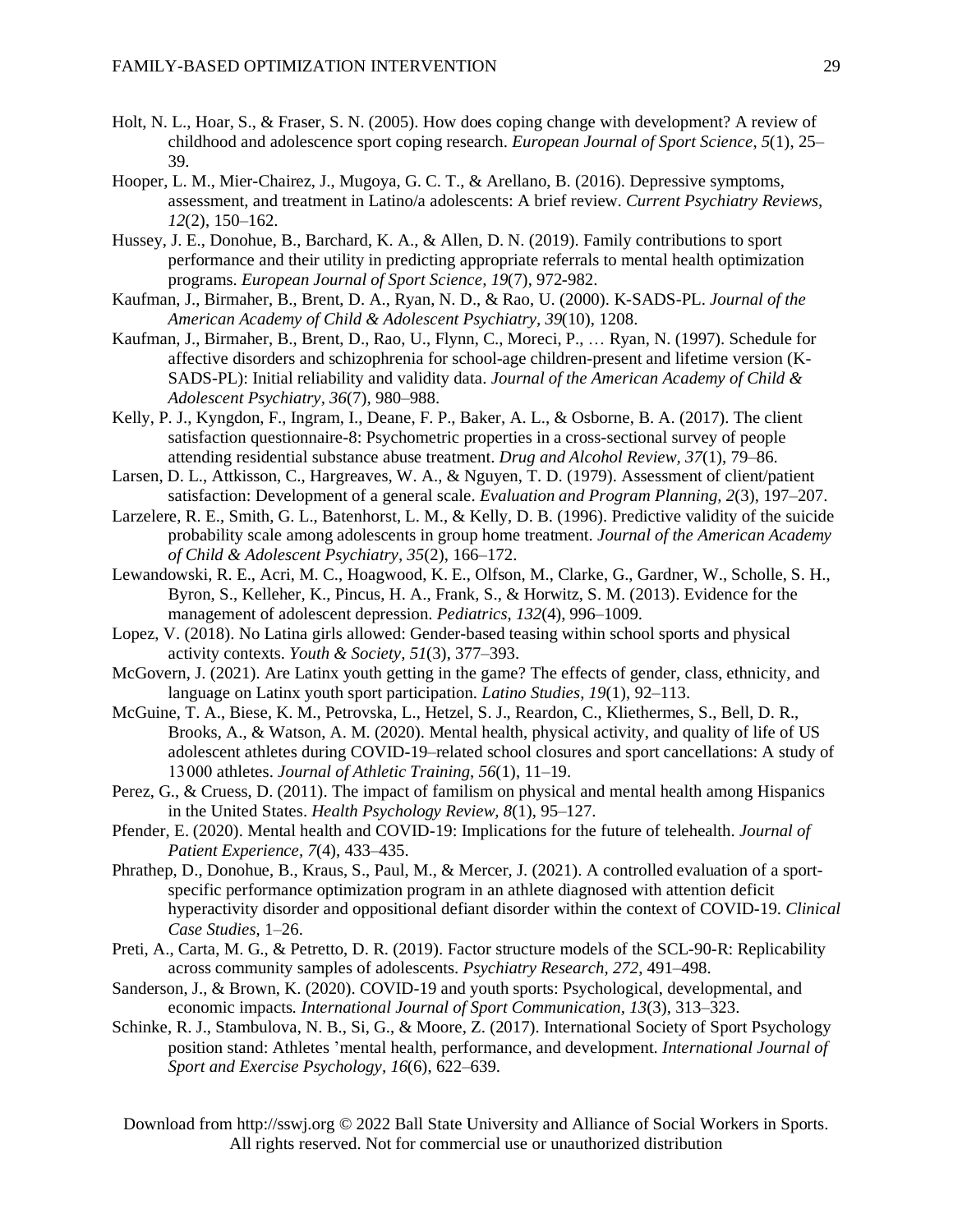- Schwartz, K. T. G., Bowling, A. A., Dickerson, J. F., Lynch, F. L., Brent, D. A., Porta, G., … Weersing, V. R. (2019). The child and adolescent services assessment: interrater reliability and predictors of rater disagreement. *Administration and Policy in Mental Health and Mental Health Services Research, 45*(6), 944–957.
- Sobell, L. C., Brown, J., Leo, G. I., & Sobell, M. B. (1996). The reliability of the alcohol timeline follow back when administered by telephone and by computer. *Drug and Alcohol Dependence, 42*(1), 49–54.
- Stafford, A. M., Aalsma, M. C., Bigatti, S., Oruche, U., & Draucker, C. B. (2019). Getting a grip on my depression: How Latina adolescents experience, self-manage, and seek treatment for depressive symptoms. *Qualitative health research*, *29*(12), 1725–1738.
- Staurowsky, E. J., DeSousa, M. J., Miller, K. E., Sabo, D., Shakib, S., Theberge, N., Veliz, P., Weaver, A., & Williams, N. (2015). *Her life depends on it: Sport, physical activity, and the health and well-being of American girls and women*. Women's Sports Foundation.
- Tamminen, K. A., & Holt, N. L. (2012). Adolescent athletes 'learning about coping and the roles of parents and coaches. *Psychology of Sport and Exercise*, *13*(1), 69–79.
- Whaley, A. L., & Davis, K. E. (2007). Cultural competence and evidence-based practice in mental health services: A complementary perspective. *American Psychologist*, *62*(6), 563–574.
- Zhou, F., Yu, T., Du, R., Fan, G., Liu, Y., Liu, Z., … Cao, B. (2020). Clinical course and risk factors for mortality of adult inpatients with COVID-19 in Wuhan, China: A retrospective cohort study*. The Lancet, 395*(10229), 1054–1062.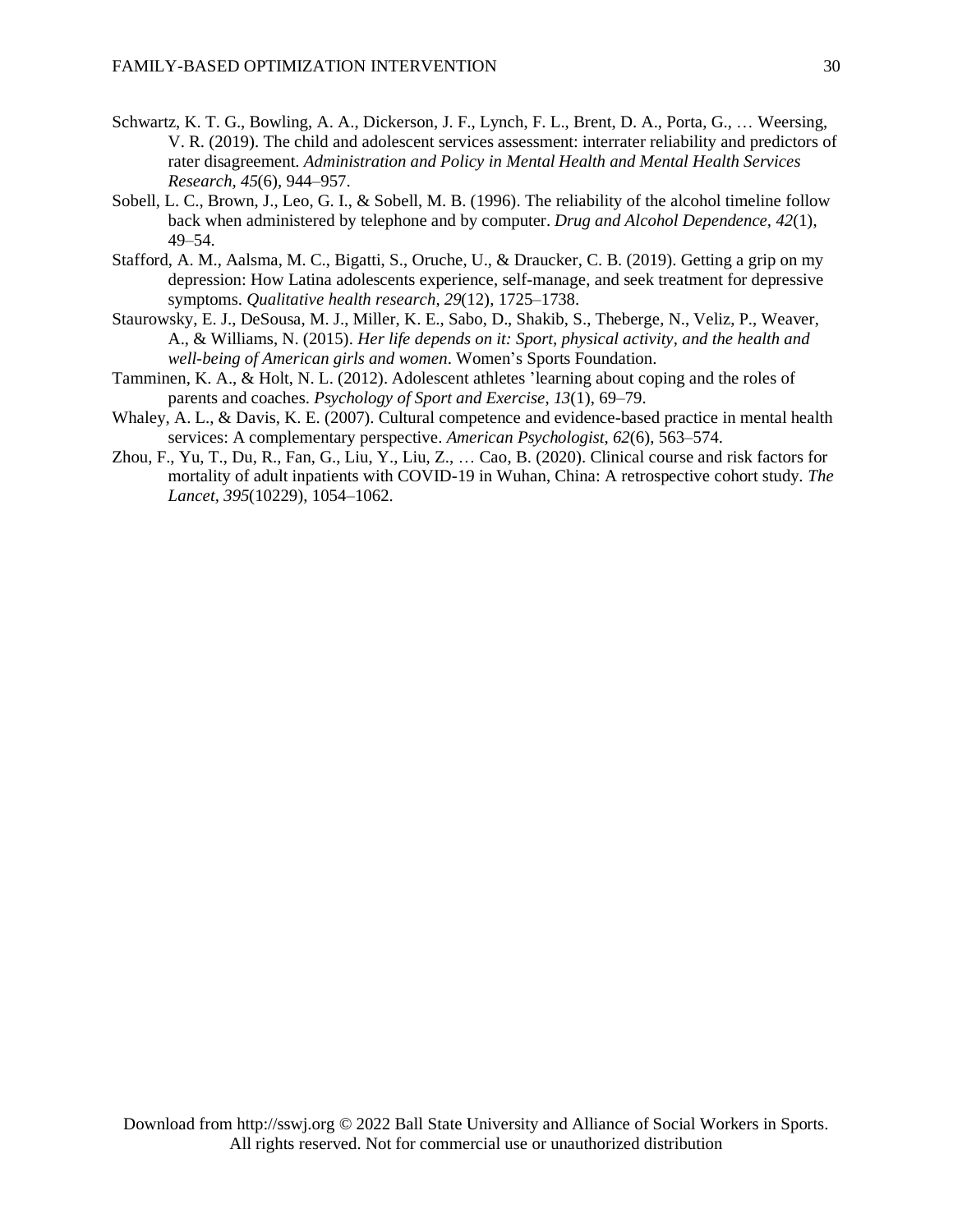# Table 1 *Pre-, Post- and Follow-up Assessments of Mental Health*

| Scale                                                                                             | Pre-Intervention | Post-Intervention | 1-Month Follow Up | Post-Intervention<br>Reliable Change<br>Index | 1-Month Follow Up<br>Reliable Change<br>Index |
|---------------------------------------------------------------------------------------------------|------------------|-------------------|-------------------|-----------------------------------------------|-----------------------------------------------|
| The Symptoms Check-List-90-<br>Revised (SCL-90-R; Derogatis,<br>Rickels, & Rock, 1976; T scores). |                  |                   |                   |                                               |                                               |
| Psychoticism                                                                                      | 65               | 33                | 39                |                                               |                                               |
| Obsessive-Compulsive                                                                              | 72               | 42                | 39                |                                               |                                               |
| Paranoid Ideation                                                                                 | 60               | 41                | 37                |                                               |                                               |
| <b>Interpersonal Sensitivity</b>                                                                  | 71               | 36                | 28                |                                               |                                               |
| Anxiety                                                                                           | 59               | 32                | 32                |                                               |                                               |
| Phobic Anxiety                                                                                    | 69               | 50                | 46                |                                               |                                               |
| Depression                                                                                        | 69               | 45                | 40                |                                               |                                               |
| Hostility                                                                                         | 53               | 39                | 39                |                                               |                                               |
| Somatization                                                                                      | 60               | 47                | 38                |                                               |                                               |
| Global Severity Index                                                                             | 69               | 40                | 33                | $5.71**$                                      | $6.52**$                                      |
| <b>Beck Depression Inventory-II</b><br>(BDI-II; Beck et al., 1996)                                |                  |                   |                   |                                               |                                               |
| <b>Total Score</b>                                                                                | 34               | 4                 | $\mathbf{1}$      | $12.61**$                                     | 13.87**                                       |
| <b>Suicide Probability Scale (SPS;</b><br>Larzelere, Smith, Batenhorst, &<br><b>Kelly, 1996)</b>  |                  |                   |                   |                                               |                                               |
| Probability Score                                                                                 | 21               | 11                | 10                |                                               |                                               |
| <b>Total T-Score</b>                                                                              | 63               | 49                | 33                |                                               |                                               |
| <b>Timeline Follow back</b>                                                                       | $\boldsymbol{0}$ | $\boldsymbol{0}$  | $\boldsymbol{0}$  |                                               |                                               |
| <b>Youth Self Report</b>                                                                          |                  |                   |                   |                                               |                                               |
| <b>Total Problems</b>                                                                             | 55               | 44                | $48\,$            |                                               |                                               |
| <b>Externalizing</b><br><b>Problems</b>                                                           | 46               | 38                | 46                |                                               |                                               |
| Aggressive Behavior                                                                               | $50\,$           | 50                | $50\,$            |                                               |                                               |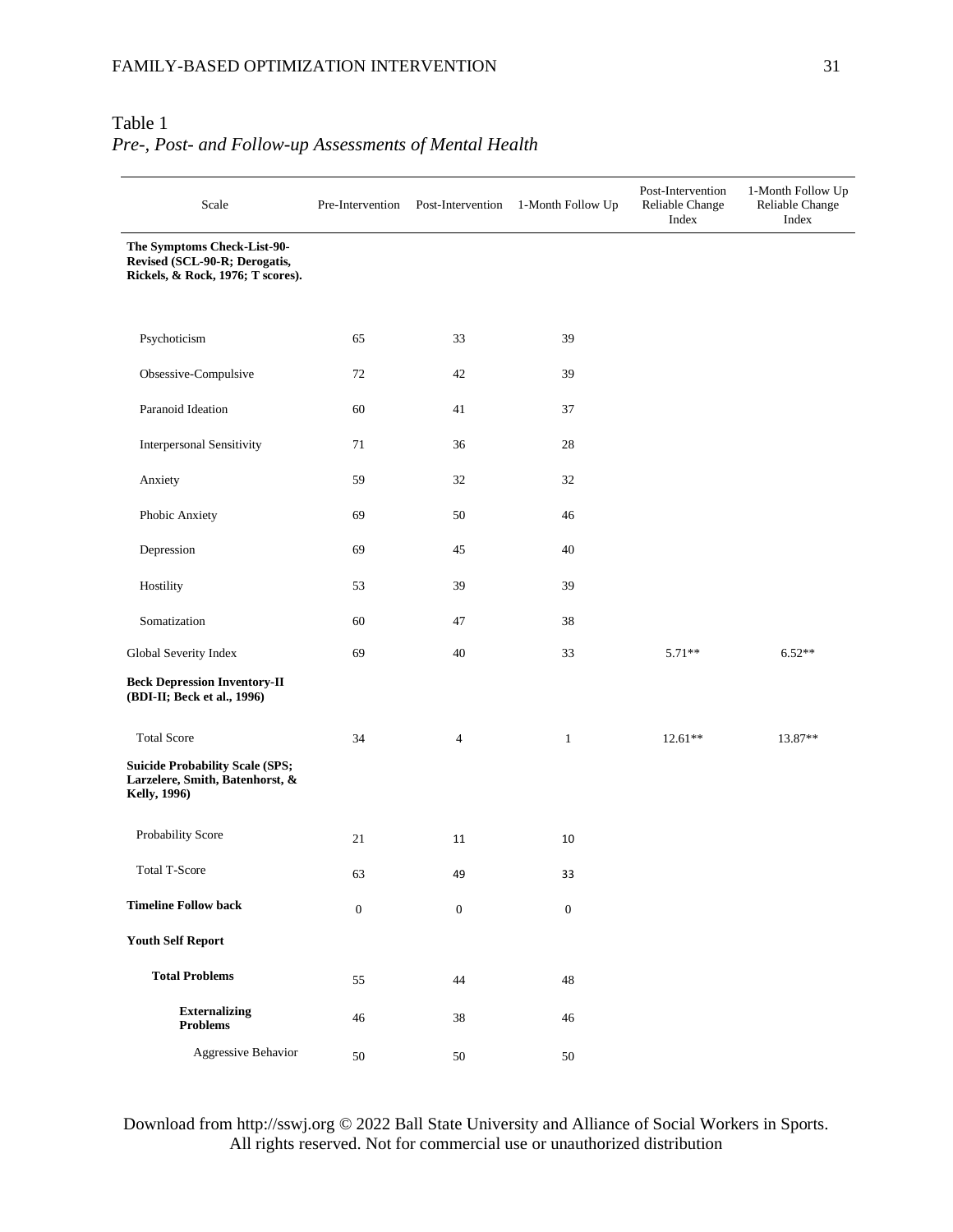| Rule-Breaking<br>Behavior                               | 52 | 50 | 51 |  |
|---------------------------------------------------------|----|----|----|--|
| <b>Internalizing Problems</b>                           | 48 | 47 | 54 |  |
| Anxious/Depressed                                       | 66 | 50 | 50 |  |
| Withdrawn/Depressed                                     | 64 | 50 | 58 |  |
| Somatic Complaints                                      | 54 | 51 | 57 |  |
| Non-internalizing &<br><b>Externalizing</b><br>problems |    |    |    |  |
| Social Problems                                         | 55 | 61 | 55 |  |
| <b>Thought Problems</b>                                 | 51 | 50 | 50 |  |
| <b>Attention Problems</b>                               | 53 | 50 | 50 |  |
| <b>Total Competence</b>                                 | 37 | 54 | 42 |  |
| Social                                                  | 35 | 53 | 50 |  |
| Activities                                              | 34 | 50 | 37 |  |

*Note.* Reliable Change Index (RCI) > 1.96 is considered significant. Significant RCIs are signified with an asterisk\*.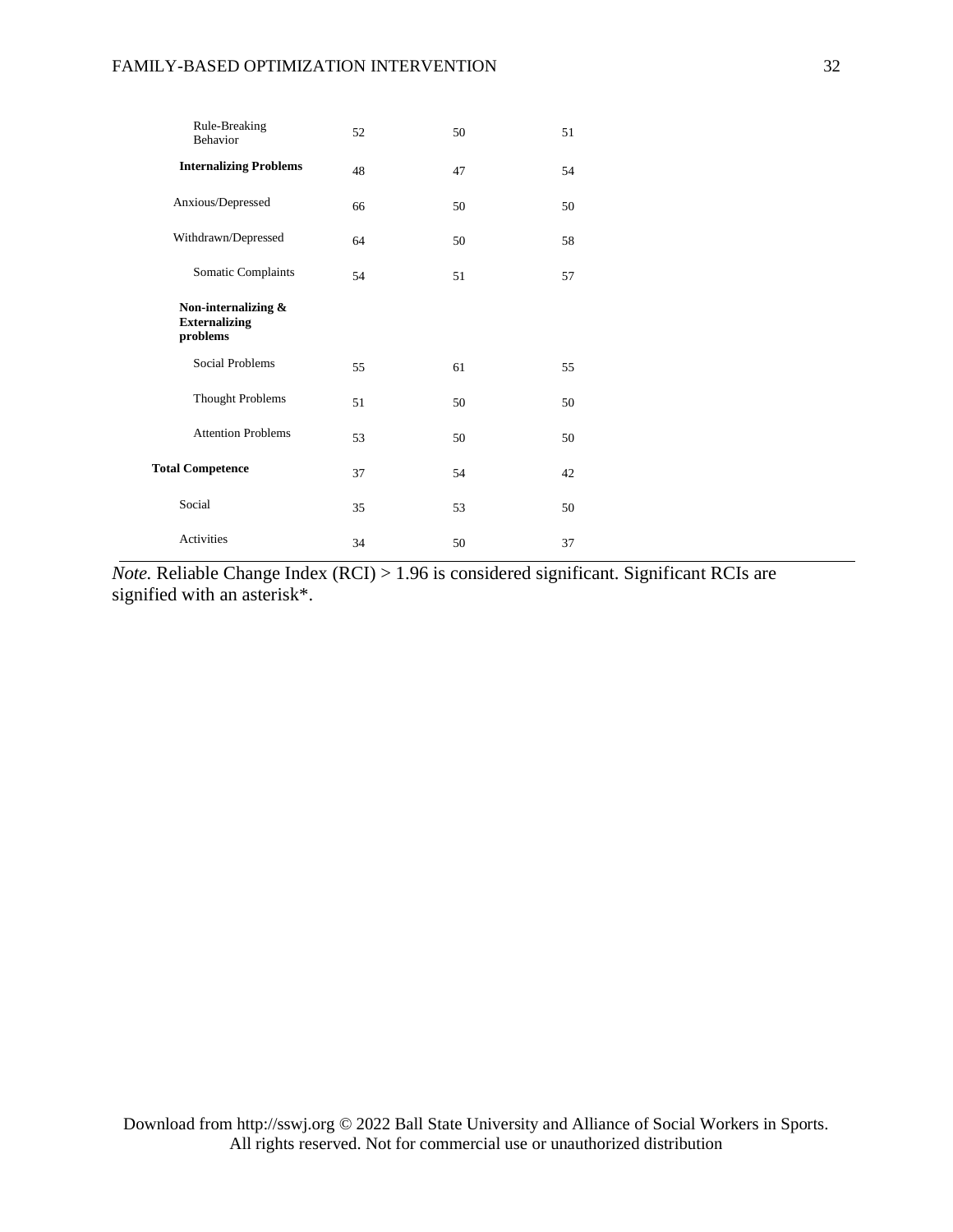| Scale                                               | Pre-Intervention                                                                                                                                                                                                                                                                                                                                                                                                                                                                                                              | Post-<br>Intervention | $1-$<br>Month<br>Follow<br>Up | Post-<br>Intervention<br>Reliable Change<br>Index | 1-Month<br>Follow Up<br>Reliable<br>Change Index |
|-----------------------------------------------------|-------------------------------------------------------------------------------------------------------------------------------------------------------------------------------------------------------------------------------------------------------------------------------------------------------------------------------------------------------------------------------------------------------------------------------------------------------------------------------------------------------------------------------|-----------------------|-------------------------------|---------------------------------------------------|--------------------------------------------------|
| <b>SIC Training</b>                                 |                                                                                                                                                                                                                                                                                                                                                                                                                                                                                                                               |                       |                               |                                                   |                                                  |
| Total                                               | 111                                                                                                                                                                                                                                                                                                                                                                                                                                                                                                                           | 77                    | 63                            |                                                   |                                                  |
| Thoughts and Stress                                 | 5.50                                                                                                                                                                                                                                                                                                                                                                                                                                                                                                                          | 2.67                  | 2.00                          | $6.30**$                                          | $7.78**$                                         |
| Academic                                            | 3.00                                                                                                                                                                                                                                                                                                                                                                                                                                                                                                                          | 1.67                  | 2.67                          | 1.90                                              | 0.48                                             |
| Injury                                              | 2.33                                                                                                                                                                                                                                                                                                                                                                                                                                                                                                                          | 2.00                  | 1.33                          | 0.32                                              | 0.97                                             |
| Team Relationships                                  | 1.00                                                                                                                                                                                                                                                                                                                                                                                                                                                                                                                          | 1.00                  | 1.50                          | 0.00                                              | 0.69                                             |
| <b>SIC Competition</b>                              |                                                                                                                                                                                                                                                                                                                                                                                                                                                                                                                               |                       |                               |                                                   |                                                  |
| Total                                               | 126                                                                                                                                                                                                                                                                                                                                                                                                                                                                                                                           | 82                    | 64                            |                                                   |                                                  |
| Thoughts and Stress                                 | 5.38                                                                                                                                                                                                                                                                                                                                                                                                                                                                                                                          | 2.88                  | 3.62                          | $6.44**$                                          | $4.60**$                                         |
| Academic and<br>Adjustment                          | 2.33                                                                                                                                                                                                                                                                                                                                                                                                                                                                                                                          | 1.33                  | 1.33                          | 1.60                                              | 1.60                                             |
| Motivation                                          | 1.25                                                                                                                                                                                                                                                                                                                                                                                                                                                                                                                          | 1.50                  | 1.25                          | 0.48                                              | 0.00                                             |
| Overly<br>Confident/Critical                        | 2.00                                                                                                                                                                                                                                                                                                                                                                                                                                                                                                                          | 2.00                  | 2.50                          | 0.00                                              | 0.65                                             |
| Injury                                              | 5.50                                                                                                                                                                                                                                                                                                                                                                                                                                                                                                                          | 2.50                  | 2.00                          | $7.02**$                                          | $6.14**$                                         |
| Pain                                                | 2.00                                                                                                                                                                                                                                                                                                                                                                                                                                                                                                                          | 1.50                  | 1.50                          | 0.75                                              | 0.75                                             |
| <b>SIC Outside of Sport</b>                         |                                                                                                                                                                                                                                                                                                                                                                                                                                                                                                                               |                       |                               |                                                   |                                                  |
| Total                                               | 111                                                                                                                                                                                                                                                                                                                                                                                                                                                                                                                           | 83                    | 59                            |                                                   |                                                  |
| <b>Yes Responses to</b><br>Seeing a<br>Professional | -Difficulty thinking positively after negative<br>thoughts have occurred.<br>-Overly concerned or worry too much about<br>what others think about my performance<br>-Hard to recover mentally once errors are made<br>-Inability to motivate or push myself<br>-Feeling stressed out<br>-Worrisome thoughts about past injuries<br>-Feeling depressed<br>Severe anxiety, panic attacks, obsessive<br>thoughts, doing seamless behavior repeatedly<br>-Difficulty maintaining weight at an acceptable<br>level to me or others |                       |                               |                                                   |                                                  |
| <b>SARI Teammates</b>                               |                                                                                                                                                                                                                                                                                                                                                                                                                                                                                                                               |                       |                               |                                                   |                                                  |
| Relationships and<br>Support                        | 4.17                                                                                                                                                                                                                                                                                                                                                                                                                                                                                                                          | 2.17                  | 1.33                          |                                                   |                                                  |
| <b>General Pressure</b>                             | 2.50                                                                                                                                                                                                                                                                                                                                                                                                                                                                                                                          | 1.75                  | 1.75                          |                                                   |                                                  |
| Team Playing and<br>Competitiveness                 | 4.00                                                                                                                                                                                                                                                                                                                                                                                                                                                                                                                          | 4.00                  | 2.50                          |                                                   |                                                  |

Table 2

*Pre, Post- and Follow-up Assessments of Factors Interfering with Sport Performance*